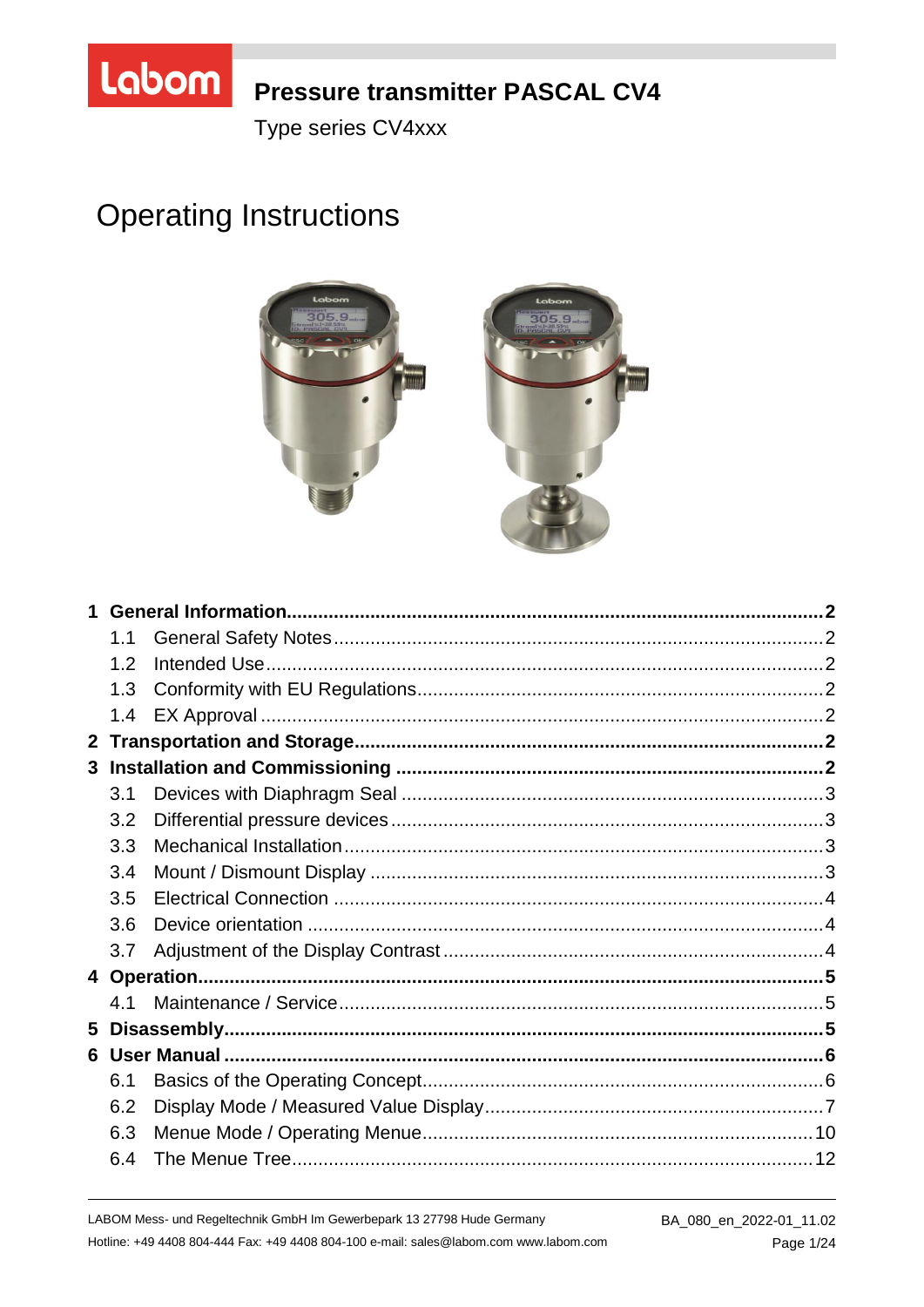#### **1 General Information**

This document contains necessary information for the proper installation and use of this device. In addition to this instruction, be sure to observe all statutory requirements, applicable standards, the additional technical specifications on the accompanying data sheet (see www.labom.com) as well as the specifications indicated on the type plate.

#### **1.1 General Safety Notes**

The installation, set up, service or disassembly of this device must only be done by trained, qualified personnel using suitable equipment and authorized to do so.

## **Warning**

Media can escape if unsuitable devices are used or if the installation is not correct.

Danger of severe injury or damage

 $\triangleright$  Ensure that the device is suitable for the process and undamaged.

#### **1.2 Intended Use**

The device is intended to measure pressure of gases, vapors and liquids as specified in the data sheet.

#### **1.3 Conformity with EU Regulations**

The CE-marking on the device certifies its compliance with the applicable EU Directives for placing products on the market within the European Union.

You find the complete EU Declaration of Conformity (document no. KE\_048) at www.labom.com.

#### **1.4 EX Approval**

If you purchased a device with EX approval, please refer to the accompanying document XA\_027.

#### **2 Transportation and Storage**

Store and transport the device only under clean and dry conditions preferably in the original packaging. Avoid exposure to shocks and excessive vibrations.

Permissible storage temperature: -40...80 °C

#### **3 Installation and Commissioning**

Ensure that the device is suitable for the intended application with respect to pressure range, overpressure limit, media compatibility, temperature range and process connection.

After the mechanical installation and electrical connection is completed, the device is ready for operation as soon as the power supply is switched on.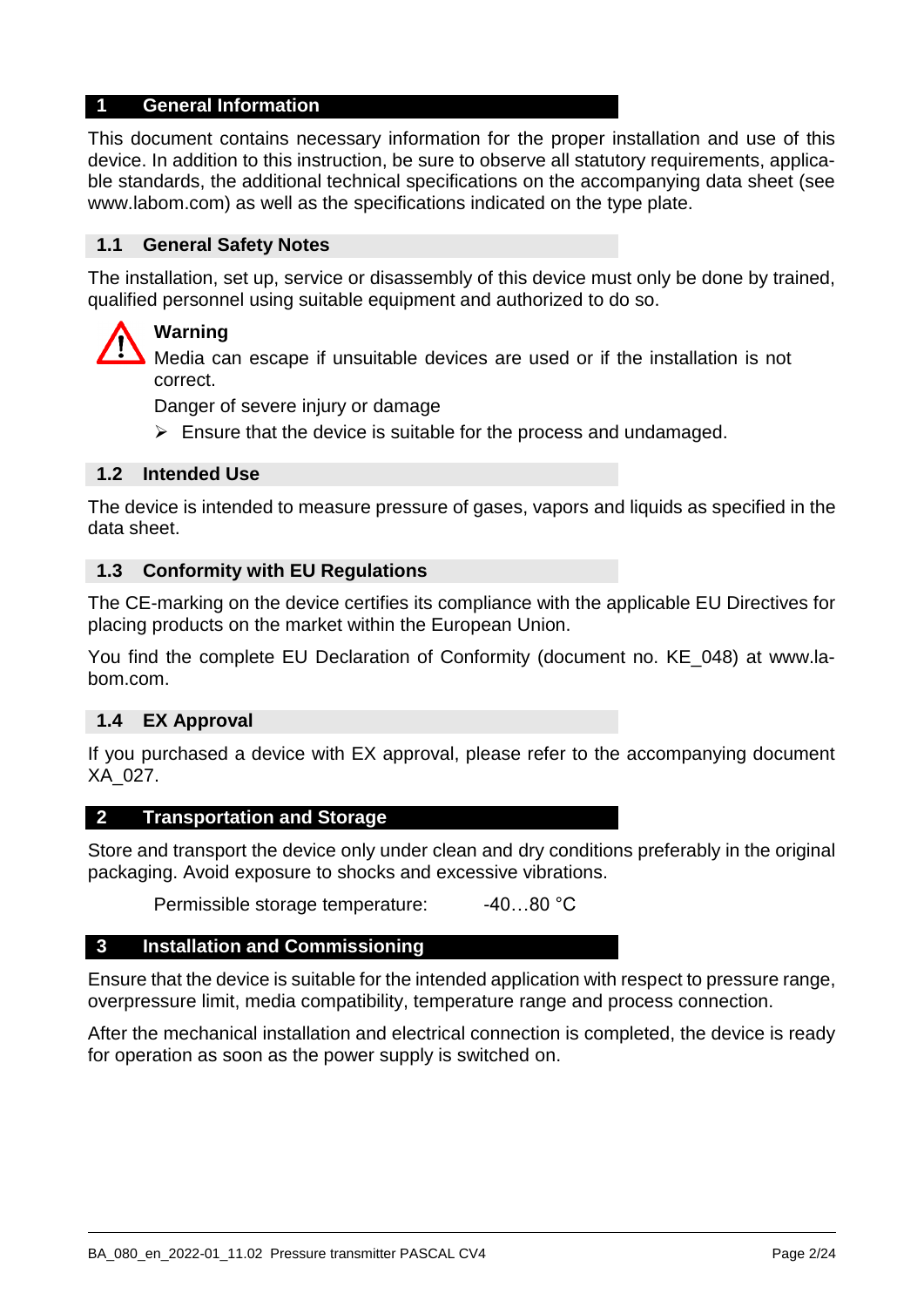## **3.1 Devices with Diaphragm Seal**

Remove the protective cap or protective wrapping from the diaphragm only just before installation to prevent contamination or damage.

The diaphragm must not be touched. Do not place the device on its diaphragm. Even small scratches or deformations may negatively influence the zero point or other characteristics of the device.

Pressure transmitter and diaphragm seal are a closed system that must not be separated.

You can find further information about diaphragm seals in the document TA\_031 on www.labom.com.

#### **3.2 Differential pressure devices**

The high pressure side is marked with a plus (+), the low pressure side with a minus (-). Connect the plus side to the process connection with the higher pressure. For filter monitoring this is e.g. the inlet side, for level measurements it is the lower process connection.

#### **3.3 Mechanical Installation**

Use gaskets, if required, that are suitable for the process connection and resistant to the media.

Before starting operation, check the process connection carefully for leaks under pressure.

You can use the device in any mounting position. Normally the transmitter is adjusted for a vertical mounting position. A different mounting position in combination with a small nominal range might cause a zero point offset. In this case a zero point adjustment might be necessary.

#### <span id="page-2-0"></span>**3.4 Mount / Dismount Display**

In order to dismount the display, turn off the device cover and pull out the display. The three small studs at the outer diameter of the display (all 120°) facilitate removal.

The display cable can be disconnected either at the display or at the clamp module. When reconnecting the cable, please take polarity (red wire) into account. Otherwise the cable will not fit into the plug.

When mounting the display, you can choose its orientation. Complete the process by firmly reattaching the cover.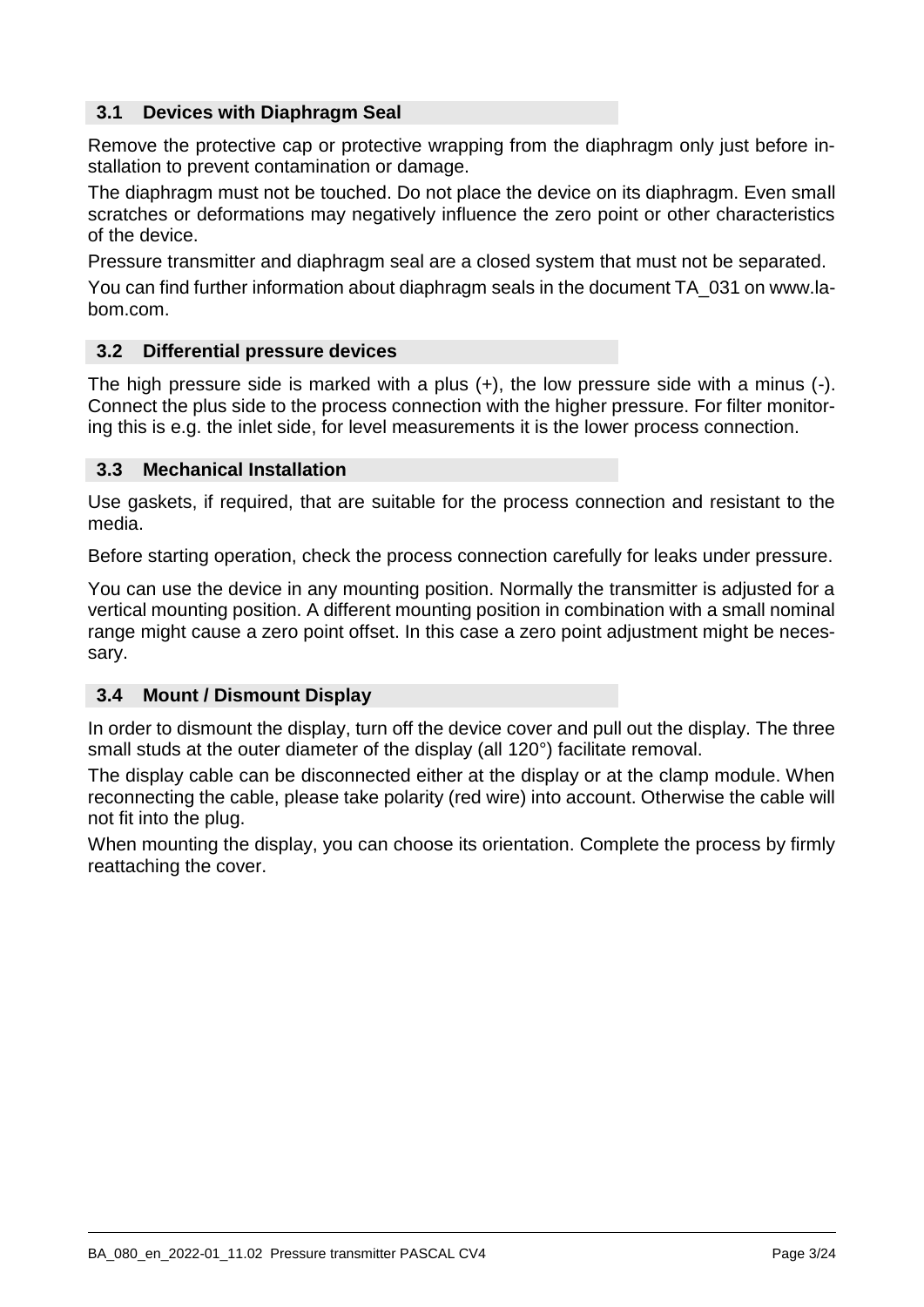## **3.5 Electrical Connection**

Complete the mechanical installation before you connect the device electrically. Set up all electrical connections while the voltage supply is switched off.



*Figure 1: Options for the electrical connection*

Pay attention to the following points regarding electrical connections via cable gland:

- The display can be dismounted as described in Chapter [3.4.](#page-2-0) Use a small screwdriver to press the spring of the terminal block completely downwards before inserting the cable. Otherwise, it is not possible to ensure a safe electrical connection.
- Do not forget to tighten the cable gland after the electrical connection is finalised.

## **3.6 Device orientation**

The case can be turned in relation to the process connection as well as the display in relation to the case.

Turning the case in relation to the process connection (±170°) allows to choose the position of the electrical connection. Turning the display in relation to the case allows to choose the viewing angle independently of the position of the electrical connection.

## **3.7 Adjustment of the Display Contrast**

The display contrast can be adjusted.

Press and hold the ESC key and use the arrow keys to adapt the contrast.

The setting is saved and the contrast screen closes as soon as the ESC key is released.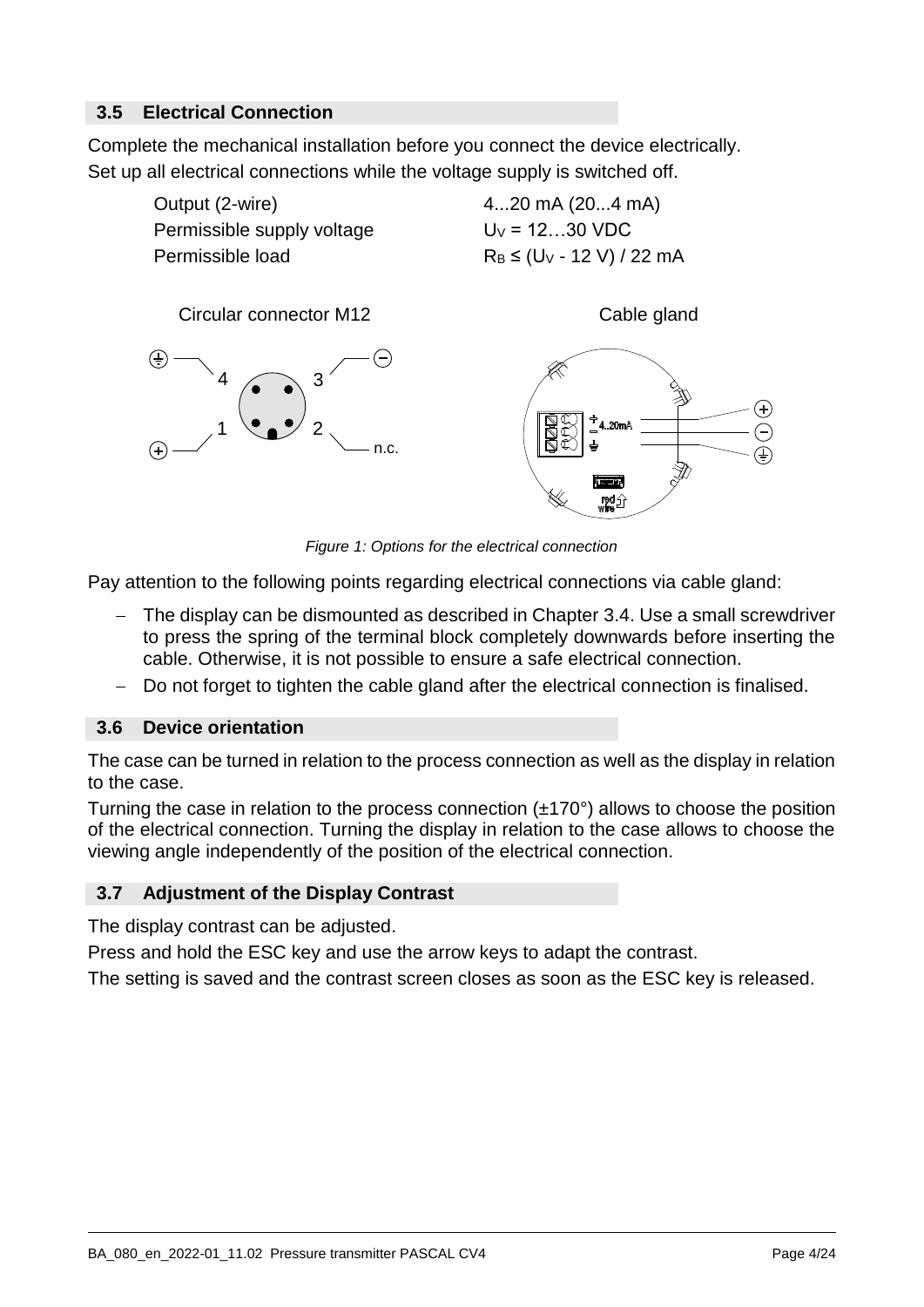#### **4 Operation**

During operation, take care that the device remains within its intended pressure and temperature ranges. No other monitoring is necessary.

Permissible ambient temperature: -20...80 °C

Optionally, you can order devices with an extended ambient temperature range of -40...80 °C.

#### **4.1 Maintenance / Service**

When properly installed in accordance with applicable specifications, this device is maintenance-free. However, we recommend an annual recalibration of the device.

In case of damage or defects, the customer can replace the following elements:

- Display module
- Cable glands (if applicable)

For defects to other components, repairs must be performed in the factory.

#### **5 Disassembly**

When measuring hot media, make sure that the device has cooled down prior to any dismounting or wear appropriate protective clothing to avoid burns.

Switch off the power supply to the device before disconnecting the electrical connections. Once this is done, the device may be mechanically removed.



## **Warning**

Opening pressurized lines might cause severe injuries.

Danger of severe injuries or damage

 $\triangleright$  Relieve the process pressure before attempting to remove the device. Shut off the pressure supply for all feed lines to the device and relieve the pressure in them.



## **Warning**

Hazardous deposits and residues might remain on opened process connections and removed devices.

Danger of injury

 $\triangleright$  After the device has been removed, seal off the measuring point and mark the open process connection accordingly. Consider a possible danger due to residues when handling the removed device.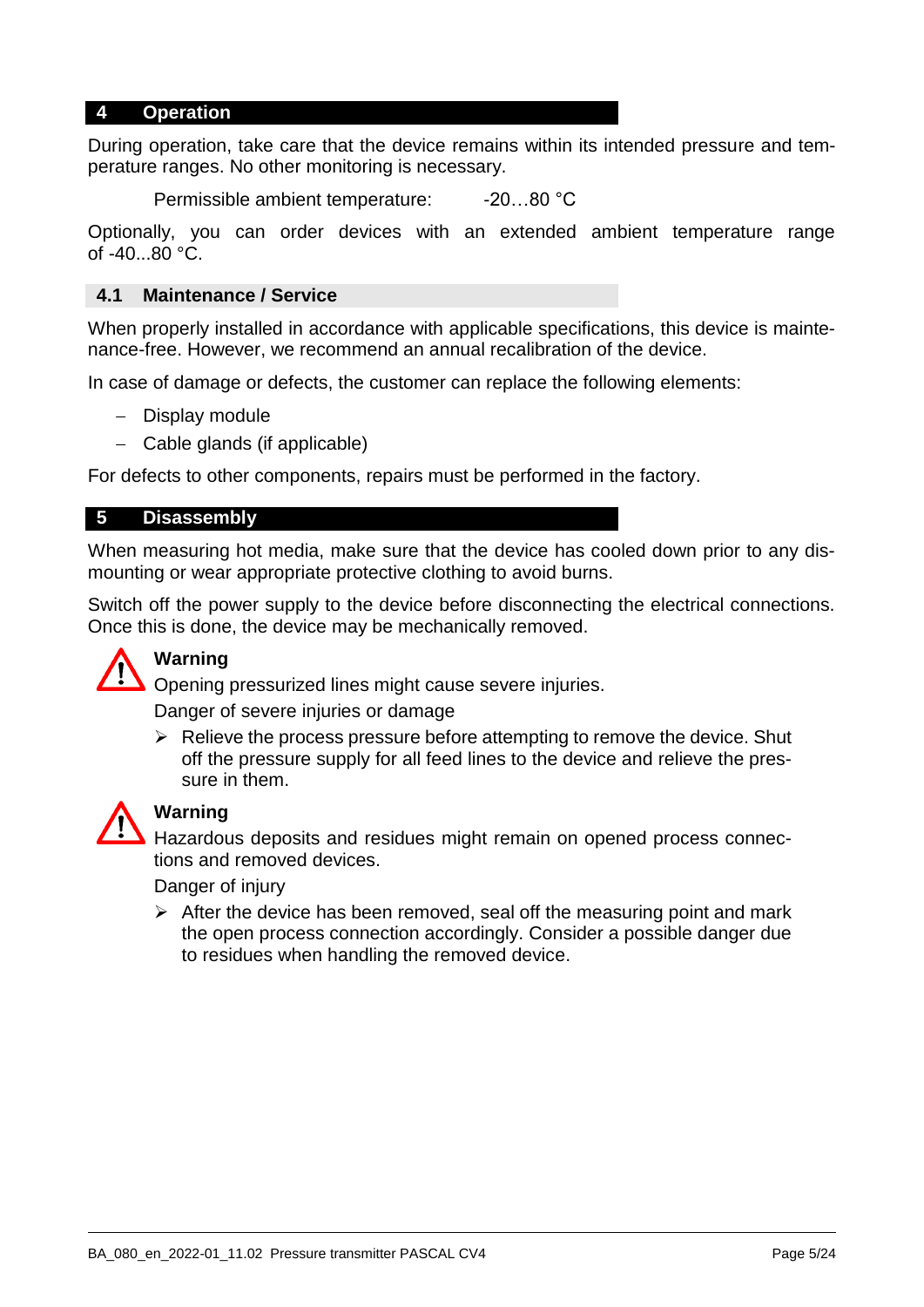#### **6 User Manual**

The device can be configured via the display module as well as the HART protocol. The following pages describe operation and configuration of the device using the display module. An overview of the menue structure can be found on the last page of this document.

#### **6.1 Basics of the Operating Concept**

The display module consists of a dot-matrix display with 80x128 pixels as well as a 4-button control panel.

The four buttons below the display allow an intuitive operation of the device. The general functionality of the buttons is identical in all operating modes.



*Figure 2: Control elements*

If you press and hold the up or down button, it will automatically be triggered multiple times. This allows to easily navigate through longer selection lists. If you press and hold the ESC button, you always return to the measured value display.

| <b>Button</b> | <b>Function</b>                             |
|---------------|---------------------------------------------|
| $\checkmark$  | Select function, increase/decrease value    |
| OK            | Confirm selected function or selected value |
| <b>ESC</b>    | Cancel action                               |
| ESC long      | Return to measured value display            |

*Table 1: General button functions*

The structure of the display is the same in every operating mode. The display area is divided into three zones:

- Header
- $-$  Icon indicating device status
- Data area



*Figure 3: Display structure*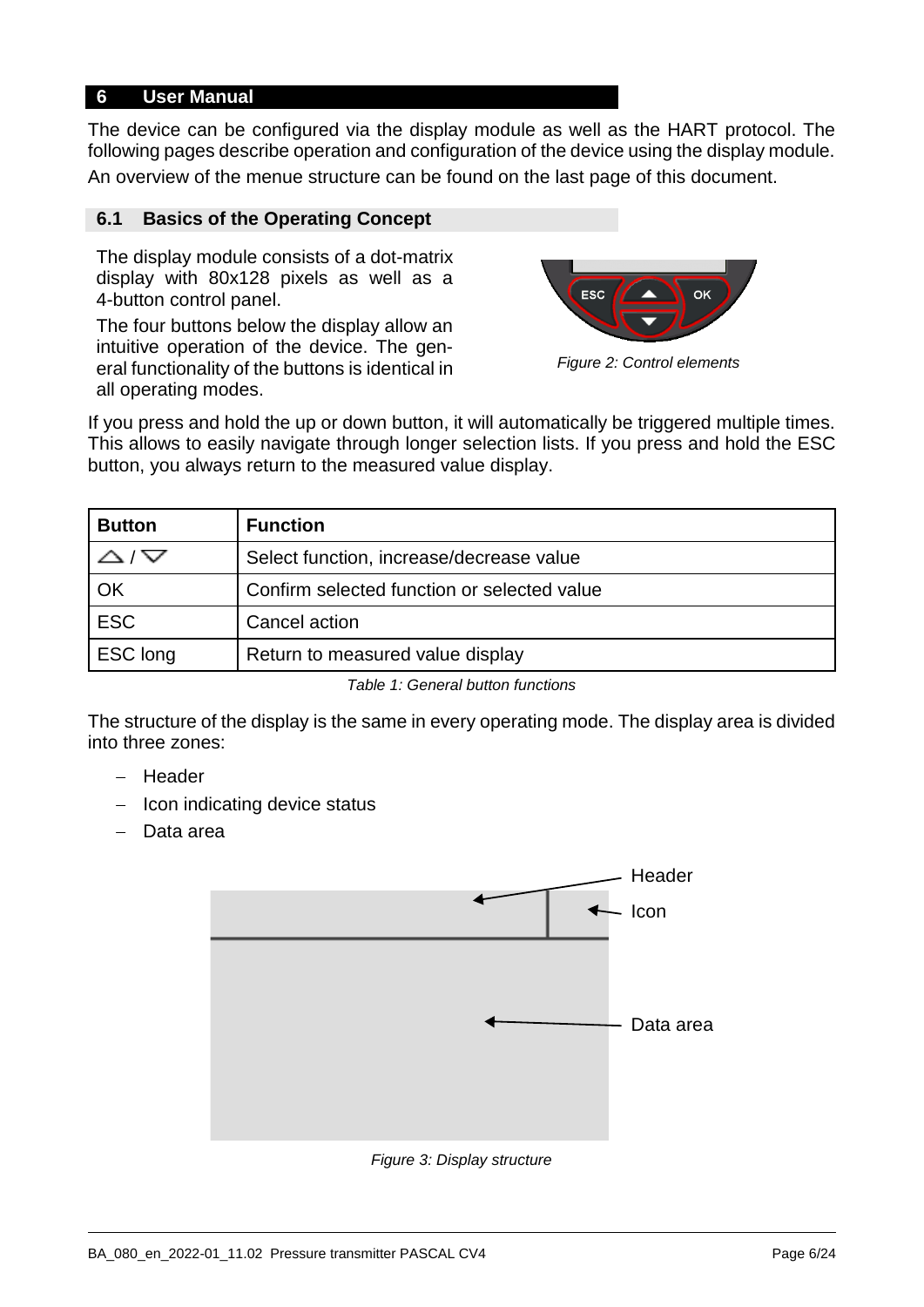The icon for the device status [\(see 6.2.3\)](#page-7-0) is displayed in each operating mode. The contents of the header and the data area depend on the operating mode:

Display of measured value

- Header: Icon description, if applicable. Otherwise "Value"
- Data area: Measured values and parameters according to the selected screen mode [\(see 6.2.4\)](#page-8-0)

Display of device data [\(see 6.2.1\)](#page-6-0)

- $-$  Header: Title for the displayed device data
- Data area: Device data

Operating menue

- Header: Selected menue item
- Data area: Submenue or dialogue during setting procedure

## **6.2 Display Mode / Measured Value Display**

After applying the supply voltage and completion of the initialisation, the device switches to the display mode. In the display, the currently measured value is shown.

If the measured value is larger than the displayable number due to setting a fixed decimal point or an inappropriate unit, the largest displayable number is shown flashing. In this case please select a different setting of the decimal point or a different unit.

In display mode you can review the device data, enter the menue or lock/unlock the menue.

| <b>Button</b> | <b>Function</b>                                            |
|---------------|------------------------------------------------------------|
|               | Scroll through the pages with device data                  |
| <b>ESC</b>    | Return to measured value display                           |
| OK            | Go to the operating menue                                  |
|               | ESC+OK long   Activate / deactivate menue lock (see 6.3.2) |

*Table 2: Button functions in display mode*

## <span id="page-6-0"></span>**6.2.1 Quick Access to Device Data**

You can access a number of device parameters directly from the measured value display using the  $\triangle$  /  $\triangledown$  -buttons. This allows a quick overview of the device configuration.

With the  $\triangle$ -button you can display variable data (min-/max-values), with the  $\nabla$ -button static information such as configuration data.

From any screen of the device data, you can enter the operating menue with OK and go back to the measured value display by pressing ESC.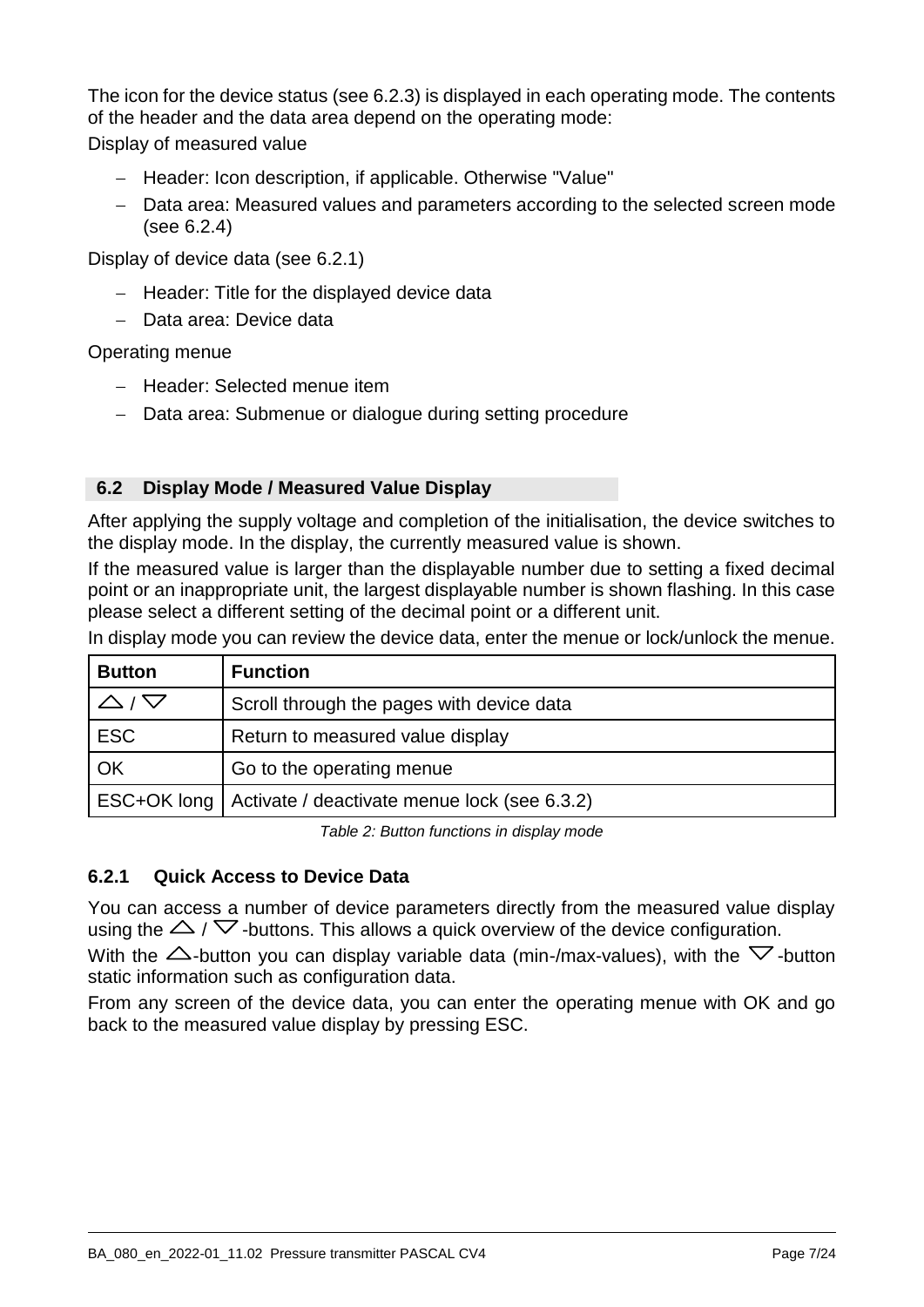The sequence of the screens with device data is as follows:

- $\sim$   $\Delta$  Min-/Max values (pressure and sensor temperature)
- *----- Measured value (starting point) ---*
- $\overline{\triangledown}$  Pressure measurement (nominal range, damping, etc.)
- $\overline{\phantom{C}}$  Current output (characteristic curve, limits, measuring range)
- $\triangledown$  HART data (address, tag, descriptor)
- $\overline{\phantom{a}}$  Identification (device ID, order number, serial number)
- $\overline{\phantom{a}}$  Module information (hardware and software versions, serial numbers)

## **6.2.2 Locking the Menue**

You can lock the menue with a key combination at the device. Press and hold the ESC-key and press then OK to activate the menue lock. Hold down both keys until the display confirms that the menue lock has been activated. You can still access the device data but the menue is now locked.

An active menue lock is indicated by the header text "Menu locked" in combination with the lock icon.

Use the same key combination to unlock the menue again.

#### <span id="page-7-0"></span>**6.2.3 Icons indicating device status**

In the top right corner of the display, depending on the device status an NE107-conform icon is displayed. The following icons are defined:

| Х              | Error/failure    | Critical error, alarm current is activated<br>The error description is indicated in the display. It restarts<br>after confirming the error. |
|----------------|------------------|---------------------------------------------------------------------------------------------------------------------------------------------|
| Â.             | Warning          | Temperature or pressure limits are exceeded.                                                                                                |
| ŦŦ             | Limit reached    | The output current reached the pre-set upper or lower cur-<br>rent limit.                                                                   |
| የነ             | Function control | The output current does not correspond to the measured<br>value due to an active simulation.                                                |
| $\blacksquare$ | Menu locked      | The menu of the device has been locked via HART or with<br>the key combination in the display.                                              |

*Table 3: Icons for device state*

The list of icons is sorted in descending priority. Only the icon with the highest priority is shown. The two most important icons for fault and/or warning are flashing when displayed.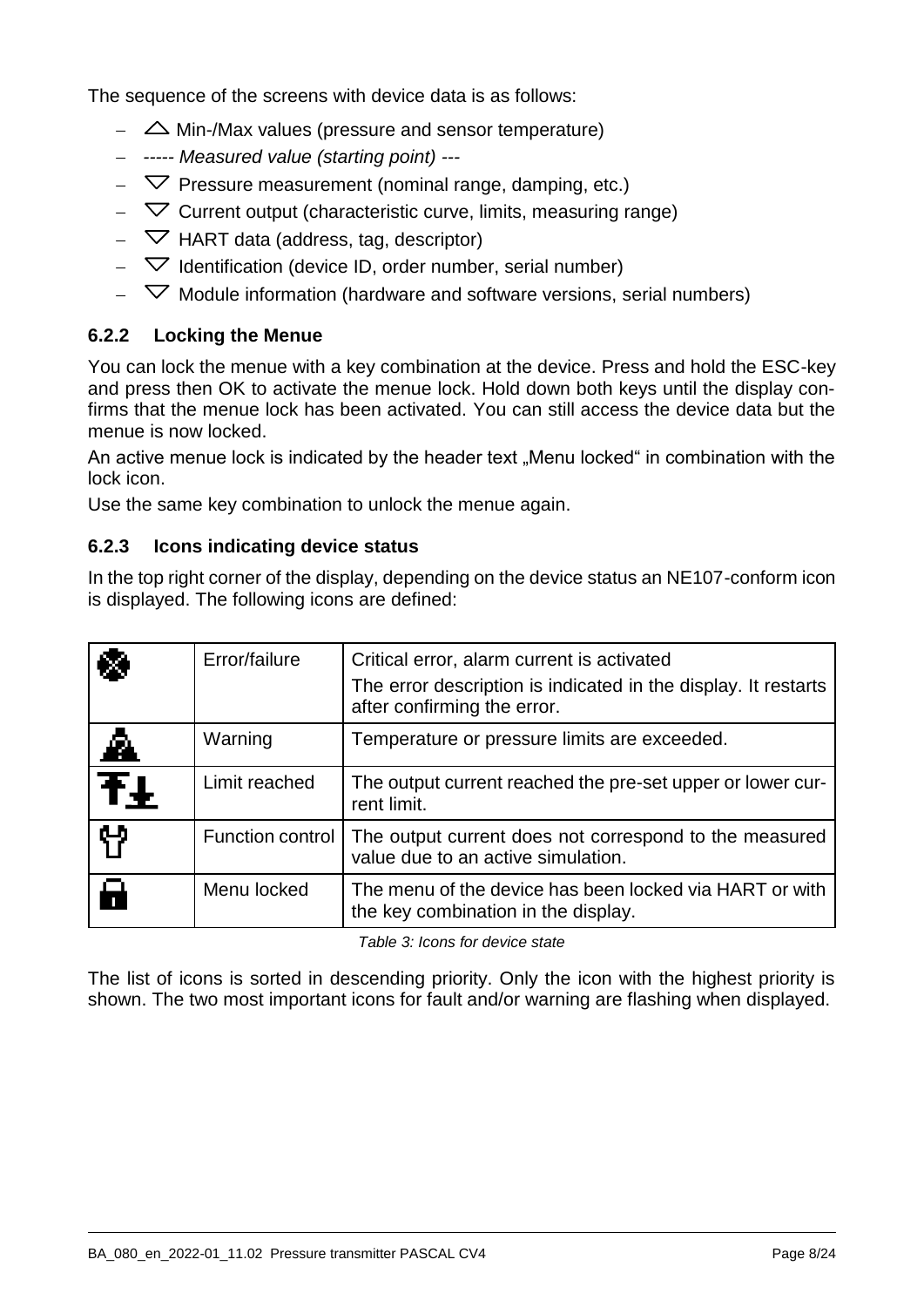## <span id="page-8-0"></span>**6.2.4 Display layouts**

You can configure the layout of the measured value display as well as the displayed information individually. There are four different layouts available:

| Designa-<br>tion   | Layout                                        | <b>Description</b>                                                                                                                   | <b>Example</b>                                                       |
|--------------------|-----------------------------------------------|--------------------------------------------------------------------------------------------------------------------------------------|----------------------------------------------------------------------|
| Four val-<br>ues   | 1st value<br>2nd value 3rd value<br>4th value | Under the main value, three additional<br>values are shown. The 4th value can<br>use the entire display width.                       | Value<br>T=50.00% I<br>$T$ sen=21.8° $\mathbb C$<br>Labom Pascal CV4 |
| Three val-<br>ues  | 1st value<br>2nd value<br>3rd value           | Under the main value, two additional<br>values are shown. Both of them can<br>use the entire display width.                          | Value<br>Current <sup>[%]=50.00%</sup><br><b>T</b> sensor=22.9°C     |
| Two val-<br>ues    | 1st value<br>2nd value                        | Two values are shown in the same<br>size, one under the other.                                                                       | Value<br>0.0000<br>50.00                                             |
| Large dis-<br>play | 1st value<br>2nd value<br>unit                | The main value is shown at the maxi-<br>mum size (best readability from a dis-<br>tance). One additional value can also<br>be shown. | Value<br>T=50.00%<br>bar                                             |

*Table 4: Display layouts*

You can define what information shall be shown in the layout's placeholders.

You can select the 1st value (main value) from the following data:

- 1. Pressure with the selected unit
- 2. Pressure in per cent of the measuring range
- 3. Pressure in milliampere

For all further values, you can additionally choose from the following data:

- $-$  Bar graph
- Sensor temperature
- $-$  Device ID [\(see 6.4.9.1\)](#page-21-0)
- $-$  HART tag
- HART descriptor

When information (such as the device ID) cannot be displayed in a short layout placeholder, "###" appears on the screen. Then select another layout or assign the value to a longer layout placeholder.

You can configure the screen mode in the menue "Display" submenue "Screen mode" [\(see](#page-17-0)  [6.4.4.2\)](#page-17-0).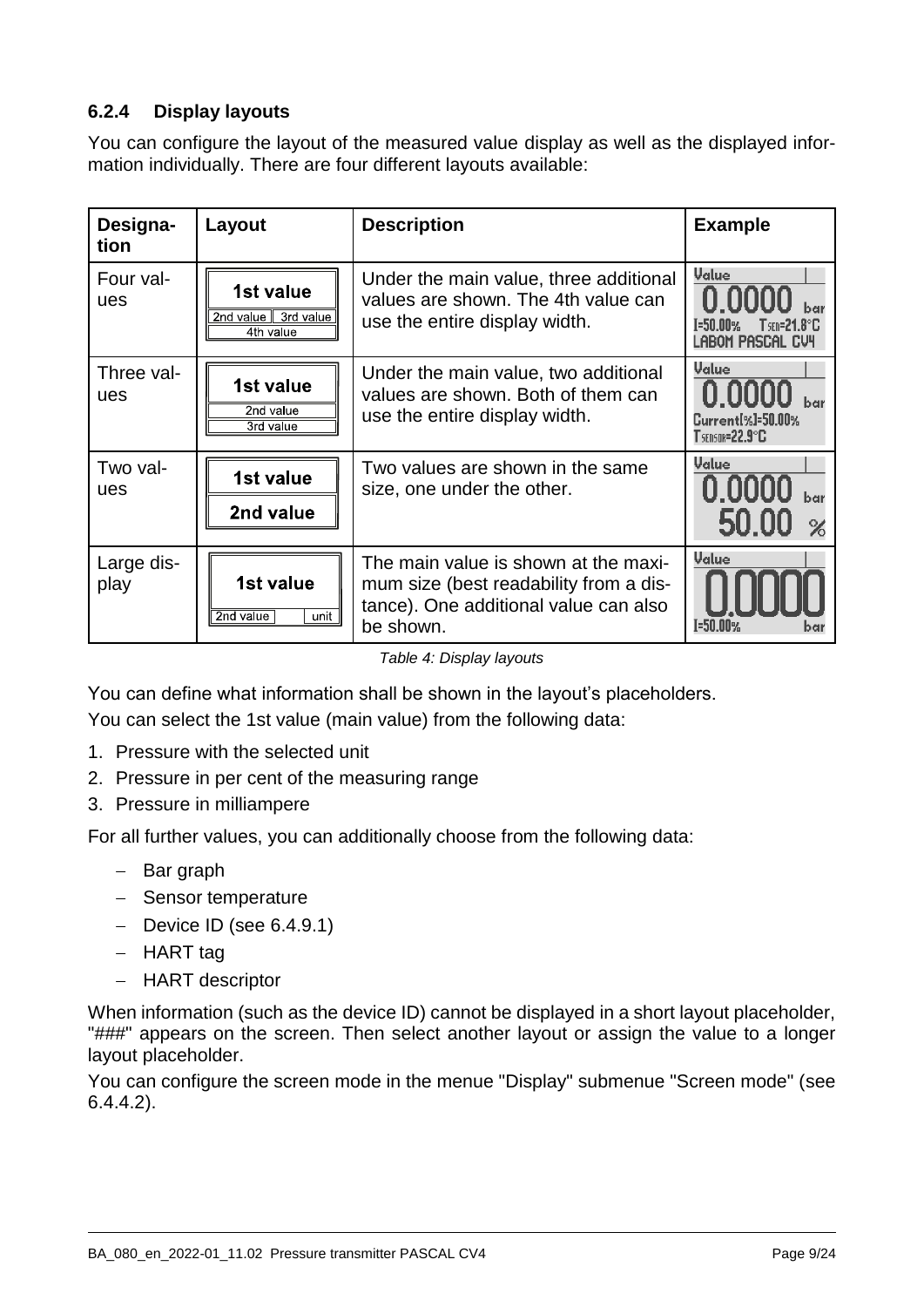### **6.3 Menue Mode / Operating Menue**

Press OK in the measured value display to go to the operating menue. Then the main menue appears in the display.

In the operating menue you can navigate in the menues by using the arrow buttons. The selected menue item is indicated by triangles on the left and right. The OK button selects the menue item or switches to the corresponding submenue. You can return to the higherlevel menue by pressing ESC. From the main menue, pressing ESC returns to the measured value display.

From every position in the operating menue, you can return to the measured value display by pressing and holding the ESC button (for at least one second).



*Figure 4: Navigating the operating menue*

In long menues and selection lists, a scroll bar on the left side shows the position of the currently selected item.

Menue items that open a setting dialogue differ from submenues by three trailing points, e.g. "Lower range …" (calling a setting dialogue) and "System" (calling a submenue).

If no button is pressed in menue mode for five minutes, the device automatically returns to the display mode without saving any values.

| <b>Button</b>       | <b>Function</b>                                                              |
|---------------------|------------------------------------------------------------------------------|
|                     | Scroll up in the menue, increase value/position in list                      |
| $\overline{\nabla}$ | Scroll down in the menue, decrease value/position in list                    |
| OK                  | Select menue, confirm value/list entry                                       |
| <b>ESC</b>          | Cancel the data entry or menue selection, return to the next higher<br>menue |
| ESC long            | Cancel menue mode, return to display mode                                    |

*Table 5: Button functions in the operating menue*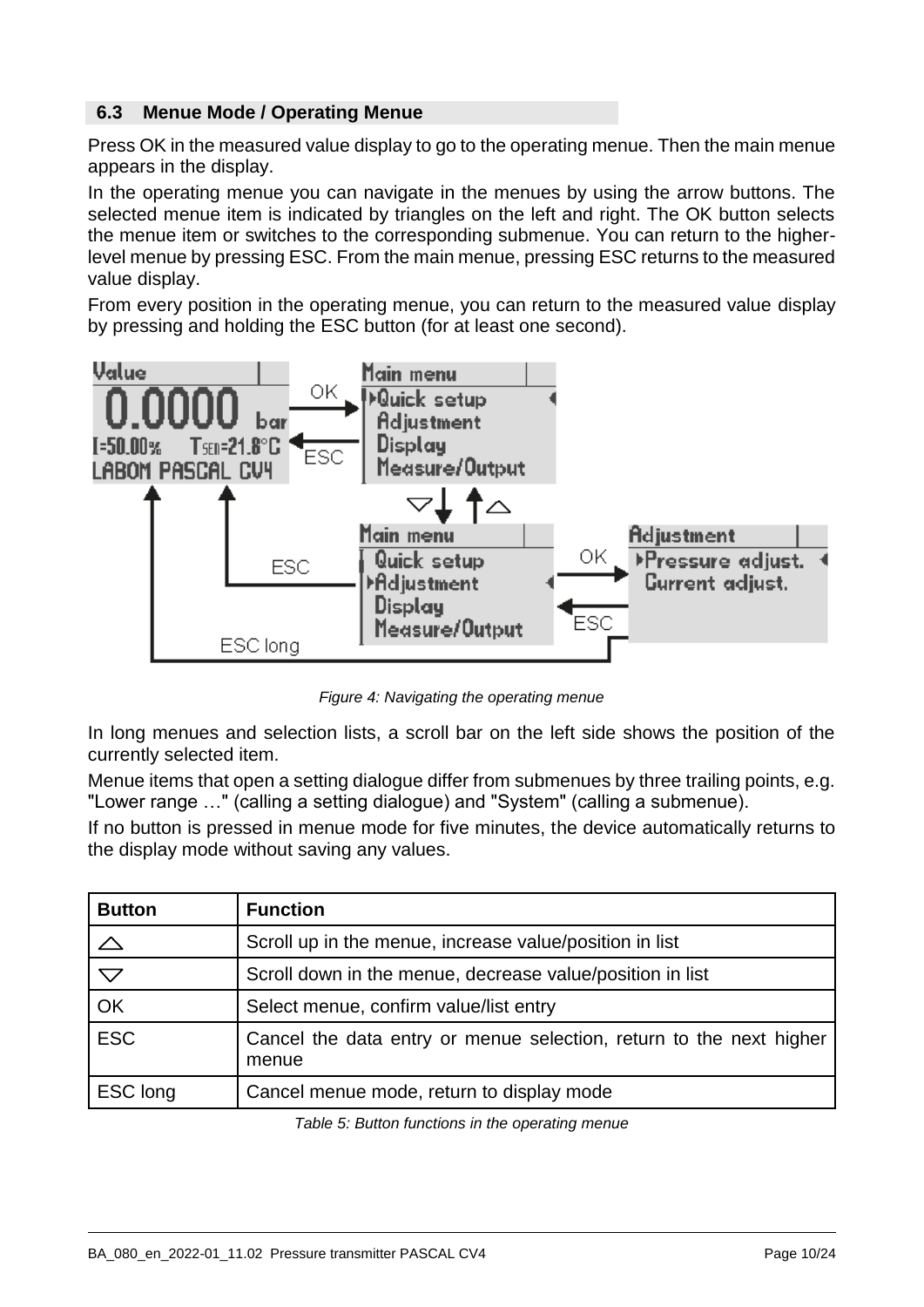## **6.3.1 Displaying and entering parameters**

When entering parameters, either numerical inputs or a selection lists with fixed options is available.

In general, the actual selection will be displayed first (view mode). Press OK to switch to edit mode to change the parameter. After this is done, the display will then switch back to view mode so that you can check the new setting.

#### **6.3.1.1 Selection of a value from a selection list**

Up to four options are shown at the same time in one selection list. When the selection list is longer, a scroll bar on the left side of the display indicates the position of the selected item in the selection list.

When you press the ESC button, you cancel the entry and go back to view mode. The selected value is not saved.

With the OK button, the selected value is saved. Saving the value is confirmed with an information window and the new value is shown in view mode.

With ESC, you leave the view mode and return to the menue.



*Figure 5: Procedure for value selection (e.g. changing language from english to german)*

## **6.3.2 Setting a numeric value**

When setting numeric values, the screen shows the following elements (from top to bottom):

- Designation of the parameter that can be set (in header)
- Help text (if applicable)
- Numeric value and unit
- $-$  Function of buttons (if applicable)

After selecting a menue item for numerical entry (e.g. damping), at first the value is displayed only. The numeric value itself is shown in square brackets and its unit behind it or in the lower right area. Unused leading digits are marked with bottom lines. You need to press OK again to enter the edit mode.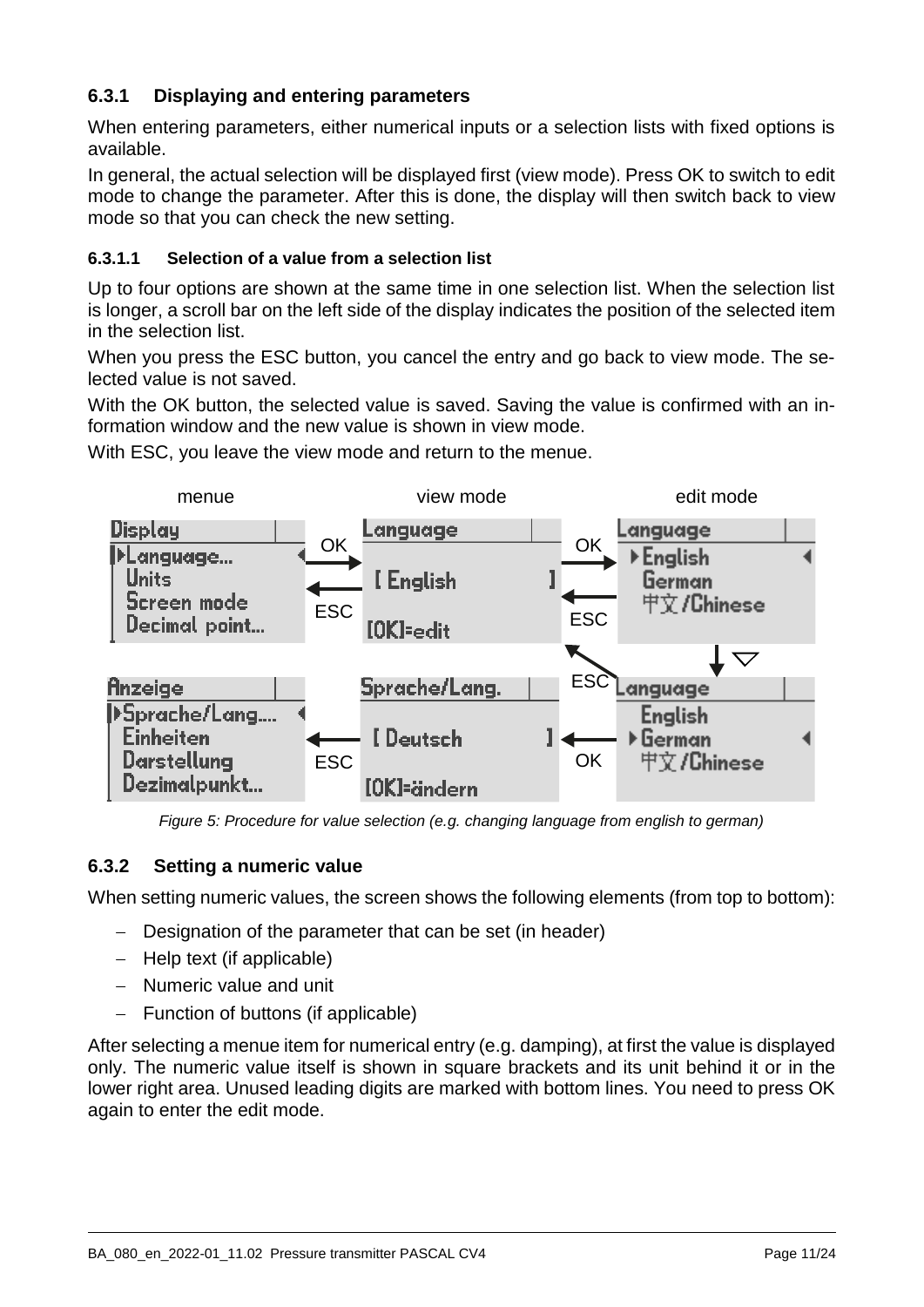Numeric values are entered digit by digit. First, always the leftmost digit is selected (visible with a triangle above and below the number). By pressing OK, you go to the next digit.



*Figure 6: Elements when setting a numeric value*

You change the selected digit by pressing the  $\triangle$  or  $\nabla$  button. The higher value digit is also increased or decreased when passing zero. For instance, you can easily go from 19 to 20 without having to edit two digits.

Lower value digits are not influenced, unless the parameter limit is reached. The value is then set to the parameter limit.

You can set negative numbers by decreasing the value below zero.

When you press the ESC button, you can cancel the entry at any time and return to the display of the set value. Any change of the value is not saved.

With the OK button you confirm the set digit value and jump to the next digit.

When you confirm the rightmost digit, the entire value is saved. You can save the new value from any digit by pressing and holding the OK button.



*Figure 7: Procedure for setting a numeric value (e.g. from 1.0 to 0.9)*

## **6.4 The Menue Tree**

In the following, the display and adjustment options are described by their position in the menue tree. An overview of the menue tree can be found on the last page of this document.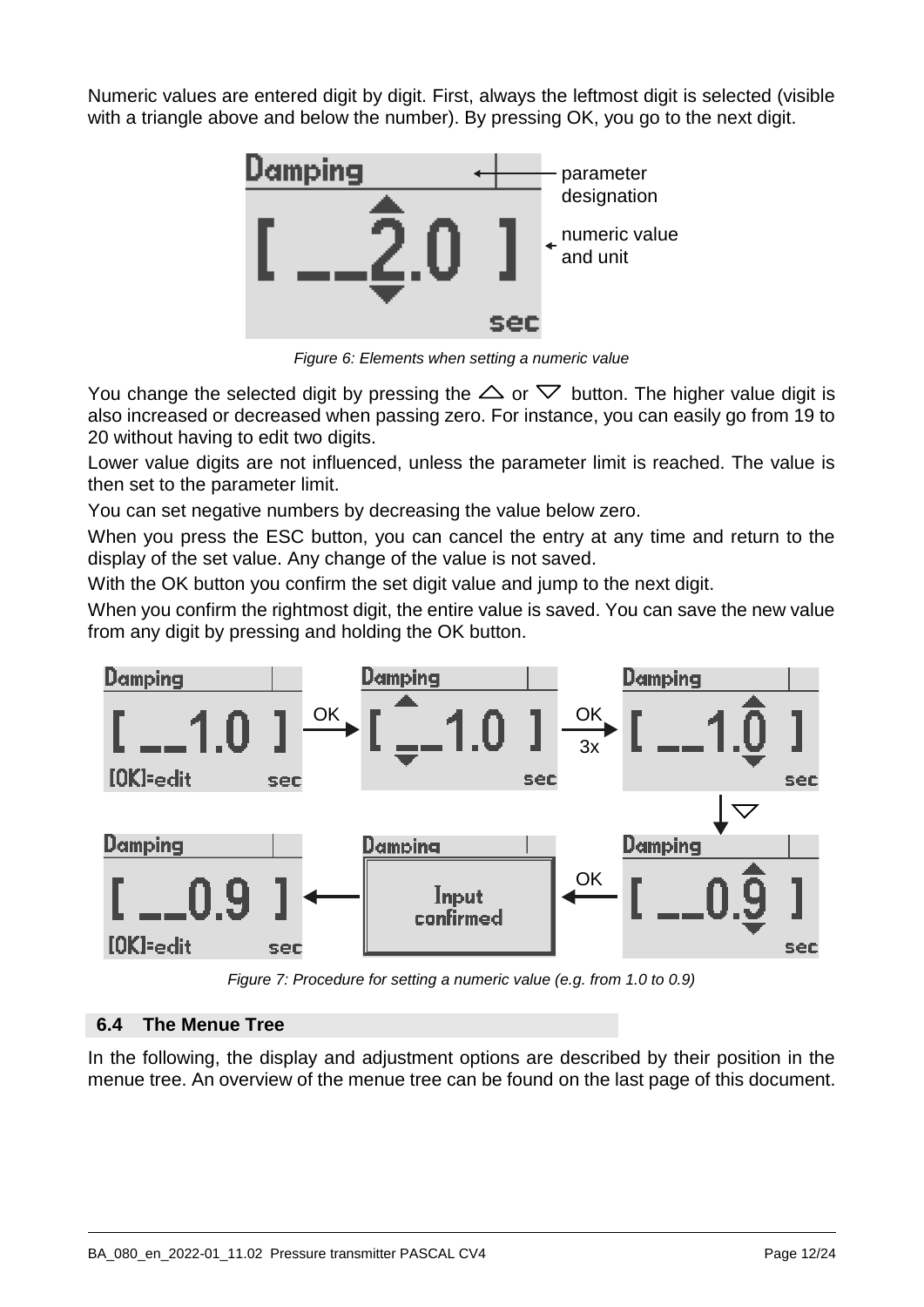## **6.4.1 Main menue**

| <b>Menue entry</b> | <b>Description</b>                                                                |
|--------------------|-----------------------------------------------------------------------------------|
| Quick setup        | Selection of the most important settings                                          |
| Adjustment         | Adjustment functions for pressure measurement and current out-<br>put             |
| <b>Display</b>     | Functions for configuring the display                                             |
| Measurem./Output   | Configuration of the pressure measurement and current output                      |
| Diagnosis          | Diagnostic information such as min/max values                                     |
| Simulation         | Simulation of pressure and current for function check of the<br>measurement chain |
| Communication      | Information and settings regarding HART communication                             |
| System             | Device data and function such as factory reset                                    |

The main menue has the following entries:

*Table 6: The main menue*

## **6.4.2 Menue "Quick Setup"**

In Quick Setup, basic configuration options are combined to make it possible to quickly configure key functions. All functions of the quick setup can also be found at another position in the menue tree.

The following functions are available in the Quick Setup menue:

| <b>Menue entry</b> | <b>Description</b>                                                                               |
|--------------------|--------------------------------------------------------------------------------------------------|
| Language           | Select menue language                                                                            |
| Pressure unit      | Select unit for measured pressure (see 6.4.4.1)                                                  |
| Lower range val.   | Setting of the pressure value that should correspond to 4 mA<br>(start of range) (see 6.4.5.3)   |
| Upper range val.   | Setting of the pressure value that should correspond to 20 mA<br>(end of range) (see $6.4.5.3$ ) |
| Damping            | Setting the damping of the output signal (see 6.4.5.1)                                           |
| Device ID          | Setting the device ID (see 6.4.9.1)                                                              |

*Table 7: "Quick-Setup" menue*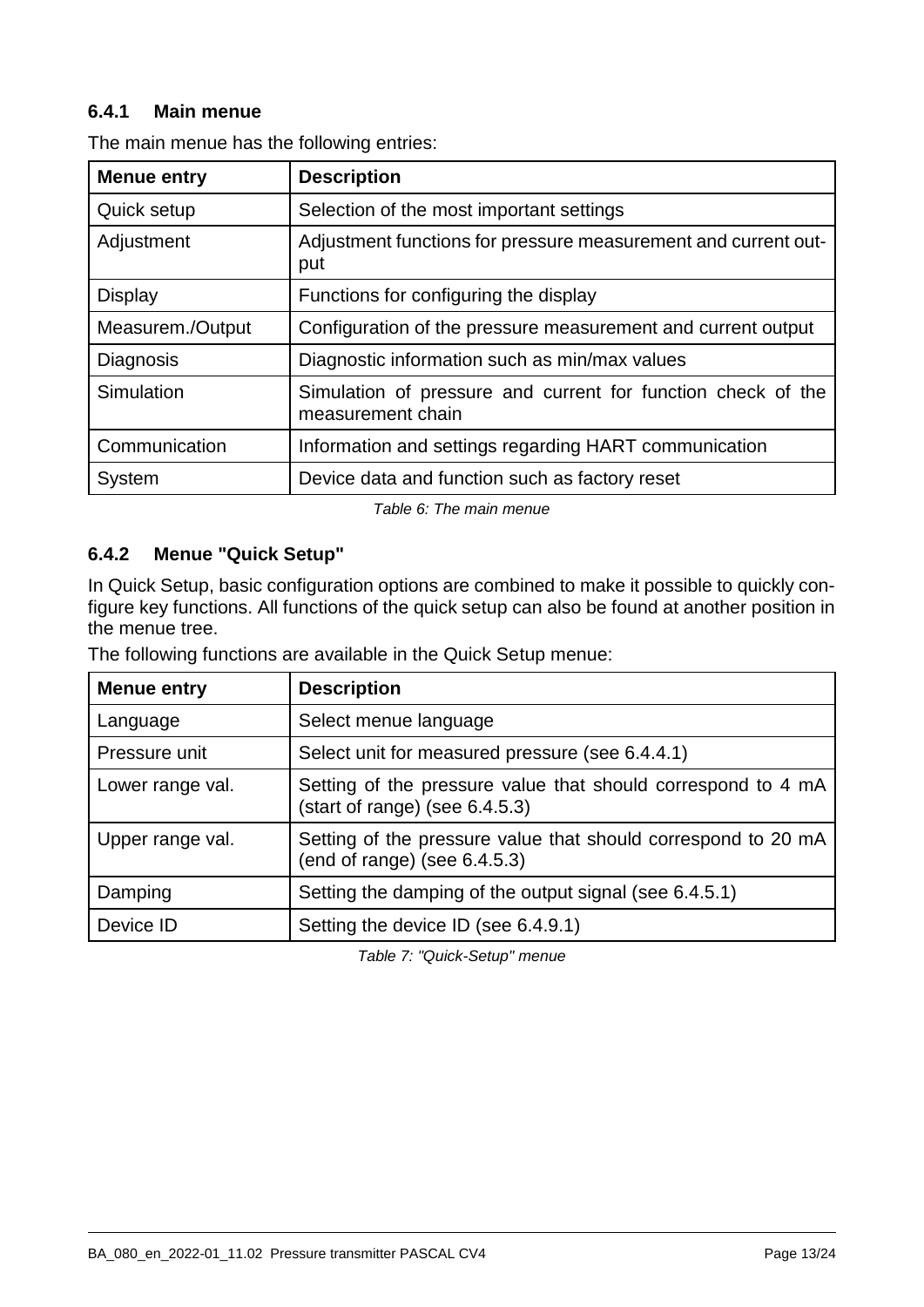## **6.4.3 Menue "Adjustment"**

| <b>Menue entry</b> | <b>Description</b>                                                                           |  |
|--------------------|----------------------------------------------------------------------------------------------|--|
| Zero point         | Set device at ambient pressure to zero bar<br>(not for absolute pressure devices)            |  |
| Position correct.  | Correct zero point error due to installation position<br>(not for absolute pressure devices) |  |
| Lower adjust.      | Offset correction with applied reference pressure                                            |  |
| Upper adjust.      | Span correction with applied reference pressure                                              |  |
|                    |                                                                                              |  |

The following functions are available for the pressure adjustment:

*Table 8: "Pressure Adjustment" menue*

Additionally, you can perform a current adjustment (see [6.4.3.4\)](#page-14-0).

#### **6.4.3.1 Zero-point correction**

The zero-point correction requires a non-pressurized pressure port e.g. during calibration in the lab. When executing this function the applied pressure will be interpreted as zero bar pressure.

The zero point correction results in an offset of the whole characteristic curve. Therefore it is a special case of the lower adjustment (see below).

#### **6.4.3.2 Position correction**

Using the function "Position correction", you can correct the offset error due to the installation position independent of the zero-point offset.

In the corresponding submenue, you will find the following entries:

| <b>Menue entry</b> | <b>Description</b>                         |
|--------------------|--------------------------------------------|
| Pos.corr. on/off   | Activate/deactivate position correction    |
| Pos.corr. adjust.  | Correct position error at ambient pressure |

*Table 9: "Position Correction" submenue*

When you set the position correction, it will be activated automatically. You can deactivate the position correction, for instance for a subsequent calibration to check the zero point independently from the installation position.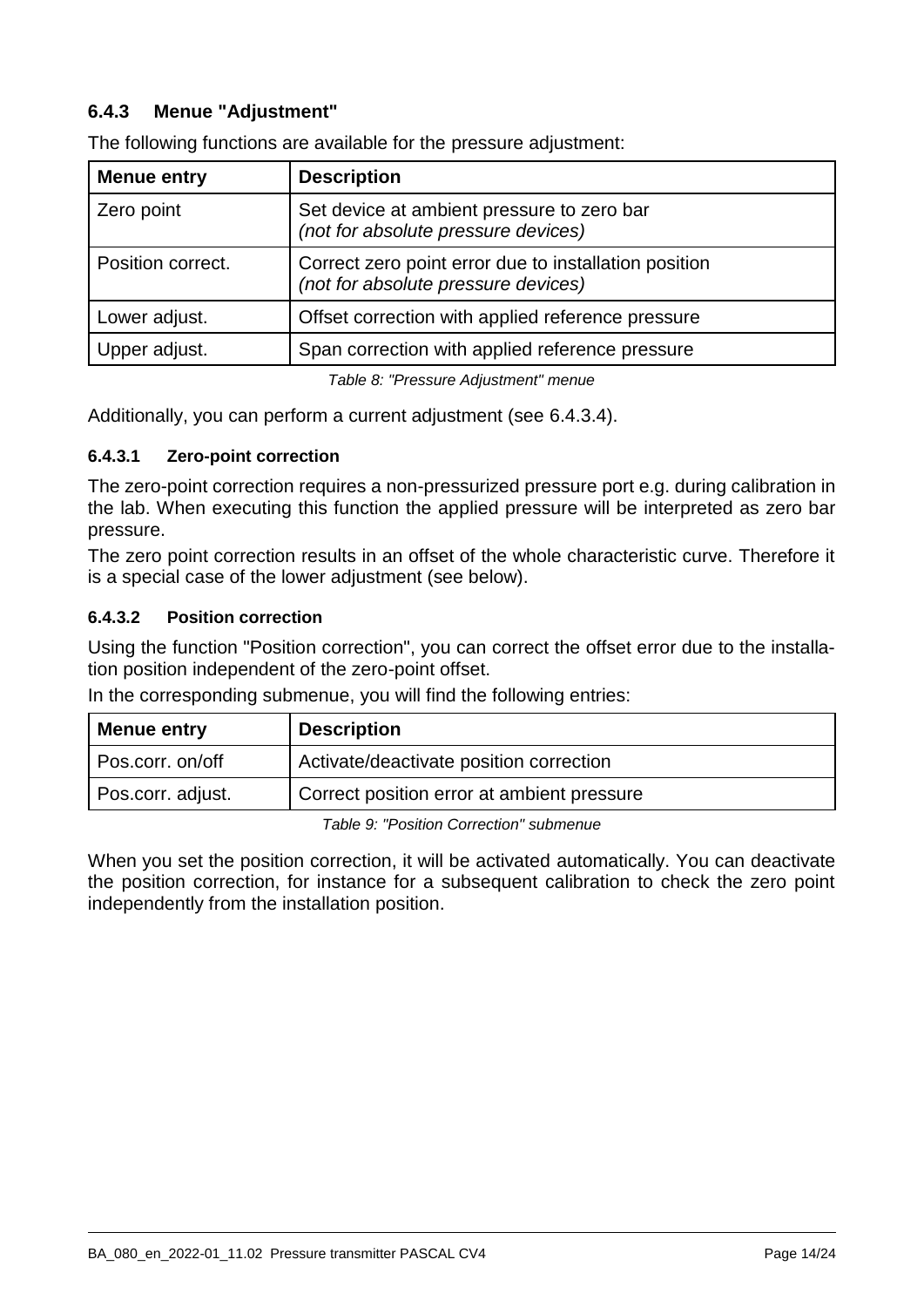## **6.4.3.3 Upper and lower adjustment**

The lower adjustment results in an offset of the characteristic curve. It thus affects zero and span of the measuring range.

The upper adjustment changes the slope of the characteristic curve by correcting the span of the measuring range.

Execute the lower adjustment prior to the upper adjustment for a correct full adjustment.



*Figure 8: Effect of the upper and lower adjustment on the characteristic curve*

You can perform the upper and lower adjustment at any reference pressure level. For instance, you can perform the lower adjustment of a -1…4 bar rel device at -900 mbar rel. The reference pressure level for the upper offset can also be freely chosen. To ensure that the adjustment is as precise as possible, the upper and lower adjustment should be performed as close as possible to the lower range value and upper range value of the measurement ranges.

#### <span id="page-14-0"></span>**6.4.3.4 Current adjustment**

You can use the current adjustment, if the reading at the end of the measurement chain (reconverted current value) does not correspond to the measured pressure. With this function you can compensate deviations in the output stage as well as the downstream measurement chain.

Proceed as follows (example for 4 mA):

- Select function "Current adjust." -> "Adjust. 4 mA"
- Use "OK" to activate constant current mode (4 mA). CAUTION! The output current value now no longer corresponds with the measured value! This is indicated by the icon "Function check" [\(see 6.2.3\)](#page-7-0).
- Read the displayed current value at the end of the measurement chain.
- $-$  Enter this current value (e.g. 3.996) at the device. The device now corrects the current output so that 4 mA are shown at the end of the measurement chain.

When leaving the function, the constant current mode is disabled and the current value corresponds again to the measured value.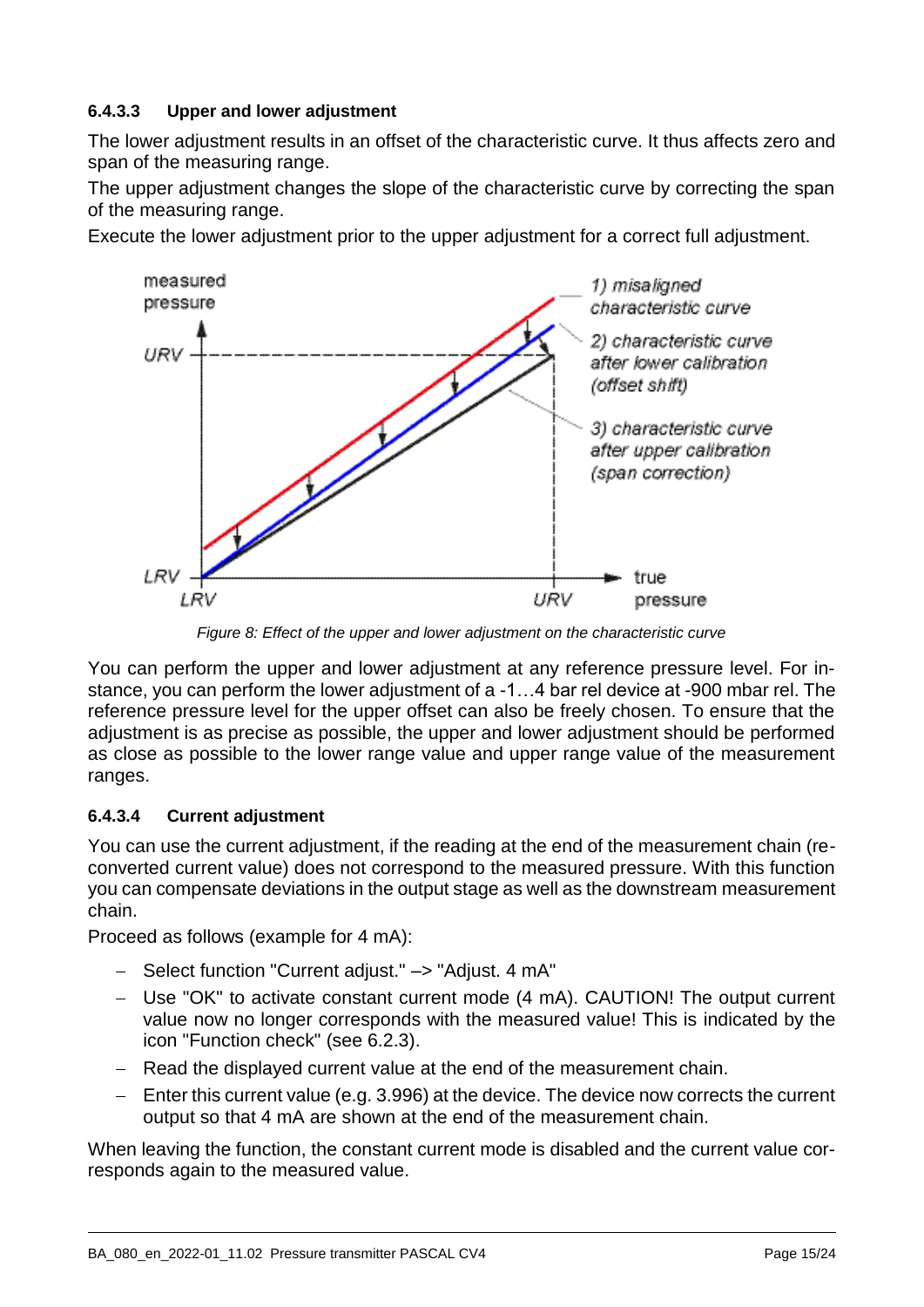## **6.4.4 Menue "Display"**

| <b>Menue entry</b> | <b>Description</b>                                                    |
|--------------------|-----------------------------------------------------------------------|
| Language           | Select menue language                                                 |
| <b>Units</b>       | Setting units for the different measured and displayed values         |
| Screen mode        | Configuration of the screen layout and content (see 6.2.4)            |
| Decimal point      | Select setting of decimal point to determine number of decimal places |
| <b>Backlight</b>   | Switch backlight on/off                                               |

In the "Display" menue, you find all the settings that affect the display on the screen.

*Table 10: "Display" menue*

#### <span id="page-15-0"></span>**6.4.4.1 Submenue "Units"**

You can select the unit of every value shown on the display. These settings do not affect the internal calculations of the device or HART communication.

The shown conversions are only meant for your orientation. The device uses conversion values with ten decimal places.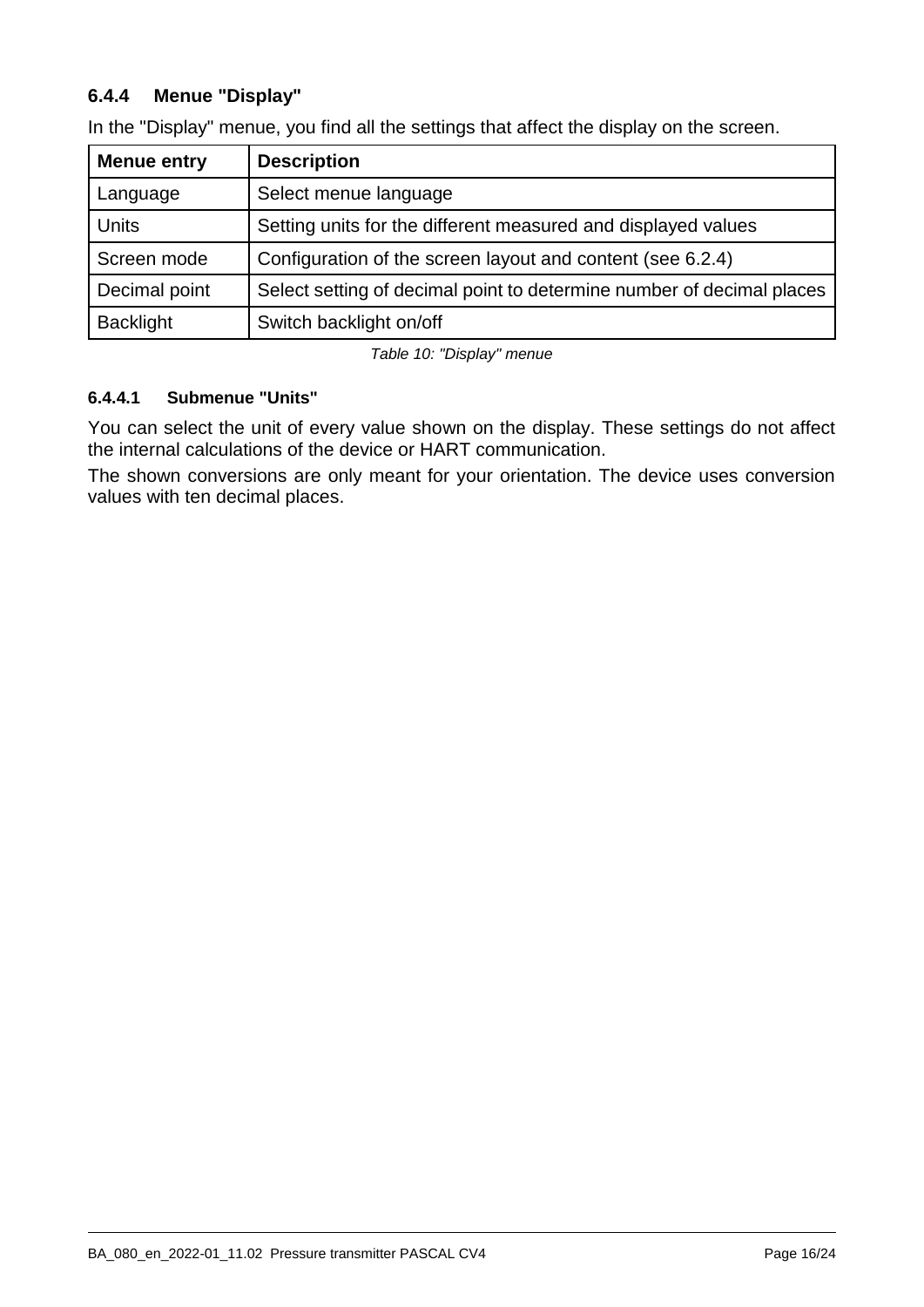#### **Pressure unit**

The unit in which the measured pressure is to be shown can be selected from the following list:

| <b>Unit</b>        | <b>Description</b>                                                              |
|--------------------|---------------------------------------------------------------------------------|
| mbar               | Millibar (1 mbar = $0,001$ bar)                                                 |
| bar                | Bar (1 bar = 1000 mbar = $10^5$ Pa)                                             |
| Pa                 | Pascal (1 Pa = 1 kg/( $m$ *s <sup>2</sup> ) = 10 <sup>-5</sup> bar = 0,01 mbar) |
| hPa                | Hectopascal (1 hPa = $100$ Pa = $1$ mbar)                                       |
| kPa                | Kilopascal (1 kPa = $1.000$ Pa = $10$ mbar)                                     |
| MPa                | Megapascal (1 MPa = $1.000.000$ Pa = 10 bar)                                    |
| g/cm <sup>2</sup>  | Gramme per square centimetre (1 $g/cm^2$ = 0,981 mbar)                          |
| kg/cm <sup>2</sup> | Kilogramme per square centimetre (1 kg/cm <sup>2</sup> = 0,981 bar)             |
| psi                | Pound force per square inch $(1 \text{ psi} = 68.9 \text{ mbar})$               |
| atm                | Atmospheric pressure (1 atm = 1013 mbar)                                        |
| mmH <sub>2</sub> O | Millimetre water column (1 mmH <sub>2</sub> O = 0,0981 mbar)                    |
| mH <sub>2</sub> O  | Metre water column $(1 \text{ mH}_2O = 98, 1 \text{ mbar})$                     |
| inH <sub>2</sub> O | Inch water column (1 in $H_2O = 2,49$ mbar)                                     |
| ftH <sub>2</sub> O | Foot water column (1 ftH <sub>2</sub> O = 29,84 mbar)                           |
| Torr               | Torr (1 Torr = 1 mmHg = $1,33$ mbar)                                            |
| mmHg               | Millimetre mercury column $(1 \text{ mmHg} = 1,33 \text{ mbar})$                |
| inHg               | Inch mercury column $(1 \in ] 49, 86 \in ] 100$                                 |

*Table 11: Possible units for pressure*

#### **Temperature unit**

The unit in which the temperature is to be shown can be selected from the following list:

| Unit        | <b>Description</b>                                            |
|-------------|---------------------------------------------------------------|
| $^{\circ}C$ | Degree Celsius                                                |
| $\circ$ F   | Degree Fahrenheit ( $T_{Fahrenheit} = T_{Celsius}*1,8 + 32$ ) |
| °R          | Degree Rankine ( $T_{Rankine} = T_{Kelvin}*1,8$ )             |
|             | Kelvin ( $T_{\text{Kelvin}} = T_{\text{Celsius}} + 273,15$ )  |

*Table 12: Possible units for temperature*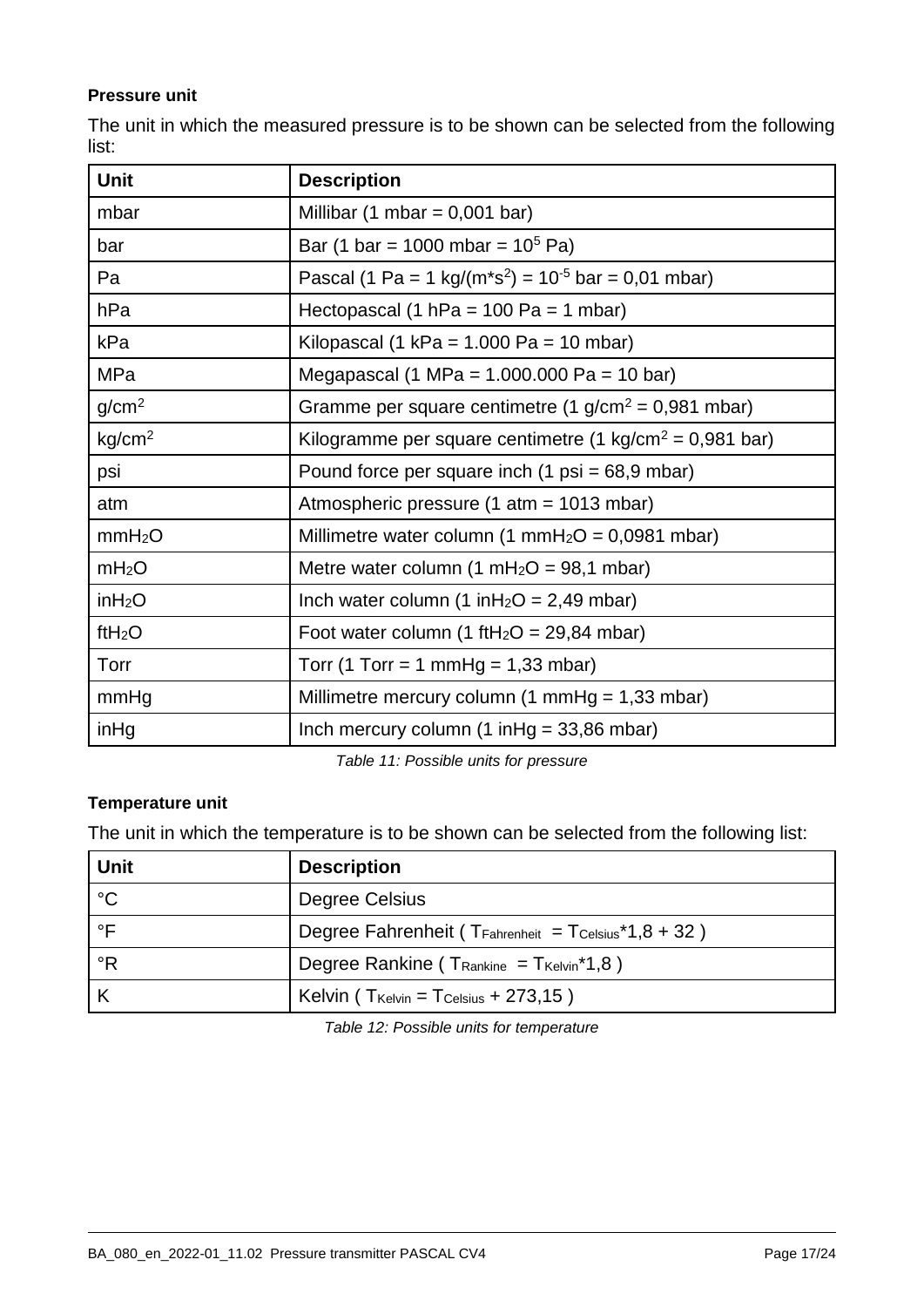## <span id="page-17-0"></span>**6.4.4.2 Submenue "Screen mode"**

In the "Screen mode" submenue, you configure the representation of the measured values and additional information on the display.

With the menue item "Screen layout" you configure the information that is displayed and its layout. Up to four values can be displayed at the same time. In the additional menue entries "1st value" to "4th value" you define the contents of the placeholders in the layout.

The various layouts as well as the possible content of the values are described in Chapter [6.2.4.](#page-8-0)

#### **6.4.5 Menue "Measurement/Output"**

Configure the measured value as well as the current output in the "Measurement/output" menue.

| <b>Menue entry</b> | <b>Description</b>                                                           |
|--------------------|------------------------------------------------------------------------------|
| Damping            | Setting the damping of the output signal                                     |
| Output function    | Setting the output function                                                  |
| Lower range val.   | Setting the pressure value that shall correspond to 4 mA (start of<br>range) |
| Upper range val.   | Setting the pressure value that shall correspond to 20 mA (end<br>of range)  |
| Output table       | Specifying the points for the table function                                 |
| Alarm current      | Select the alarm current: High (>21 mA) or low (<3.6 mA)                     |
| Minimum current    | Limit of the lower output current $(3.84.0 \text{ mA})$                      |
| Maximum current    | Limit of the upper output current (2021 mA)                                  |

*Table 13: "Measurement/Output" menue*

Independent from the setting of the minimum and maximum current limit, the set measuring range always corresponds to a current range of 4…20 mA.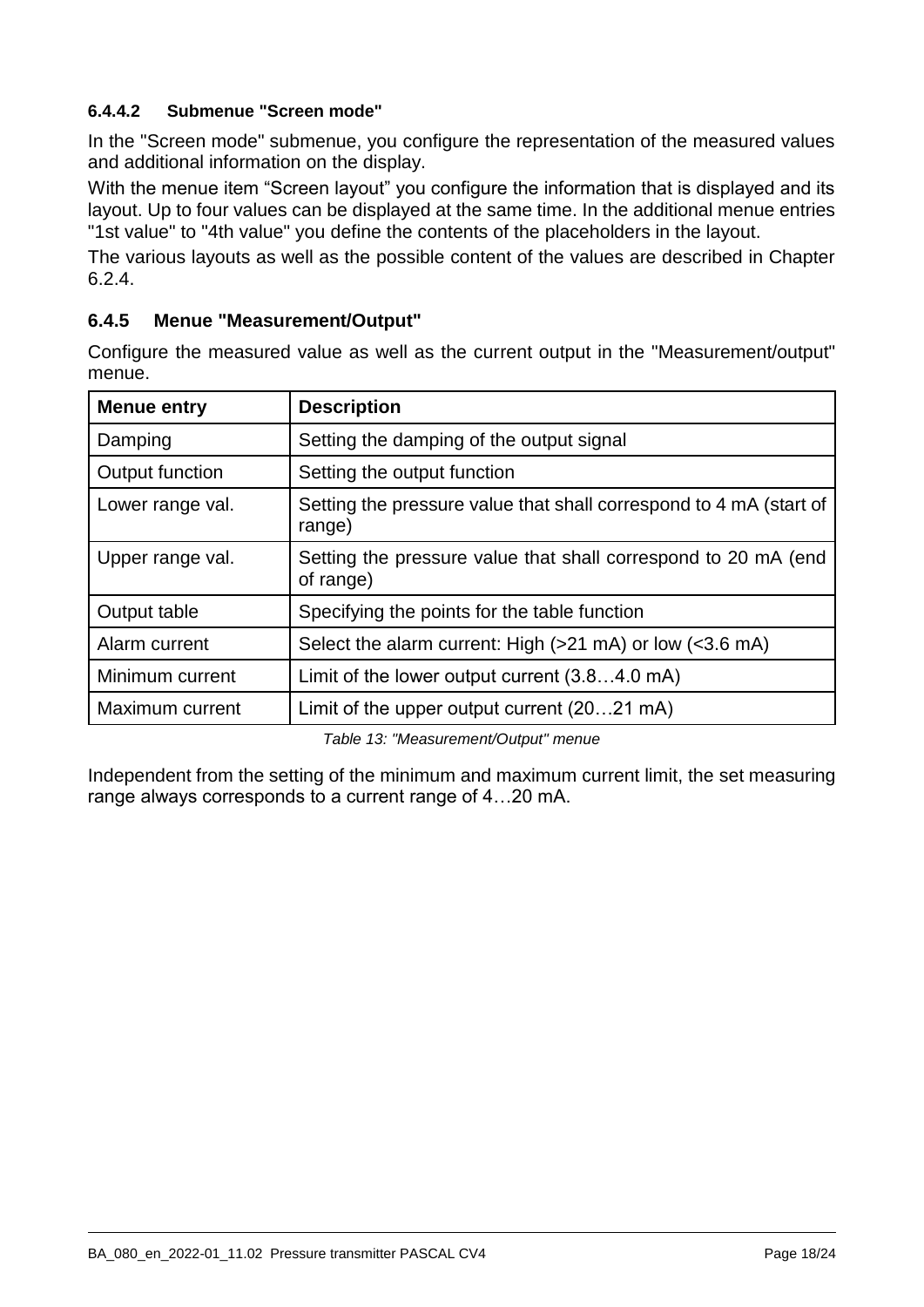## <span id="page-18-1"></span>**6.4.5.1 Setting the damping**

Using an adjustable damping you can eliminate fast pressure changes or peaks from having direct influence to the output signal. The set value in seconds corresponds to the time constant of an exponential rise. After a sudden pressure change, it takes the damping time to reach 63.2% of the actual pressure at the output. After the damping time has elapsed three times, 95% of the pressure is reached.



*Figure 9: Damping effect*

The damping affects the current output as well as the displayed pressure value.

#### **6.4.5.2 Output function**

You can set the output function proportionally rising to the measured value (selection "Linear") or proportionally falling (selection "Inverse"). You can also define the output signal by a table with interpolation point, e.g. to represent a tank shape (selection "Table", display software version 1.1.0 and above).

#### <span id="page-18-0"></span>**6.4.5.3 Setting the measurement range**

You can freely set the lower and upper range value within the nominal range of the device. Please note that when the turndown is increased, the measurement error also increases. If you use a very small range you must therefore accept a significant measurement error. We recommended a maximum turndown of 10:1.

The lower range value must be below the upper range value. For an inverse characteristic curve, select the output function setting "inverse".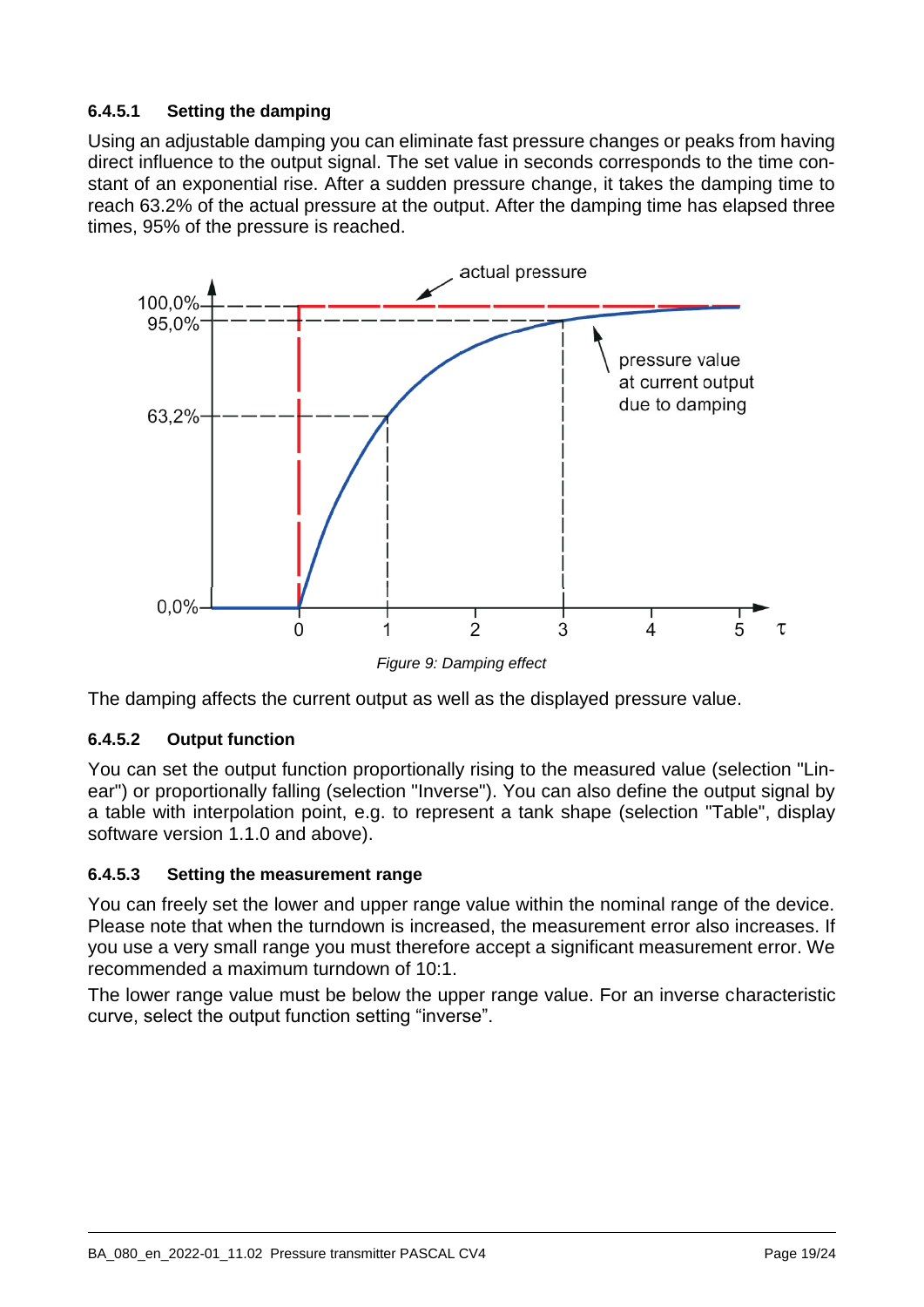## **6.4.5.4 Configuration of the table function**

With the table function you can realise any output function (display software version 1.1.0 and above). E.g. you can convert the fill height to the fill quantity depending on the tank shape. You can use up to 32 interpolation points for this purpose.

| <b>Menue entry</b> | <b>Description</b>                                                                                                                 |
|--------------------|------------------------------------------------------------------------------------------------------------------------------------|
| Number of points   | Number of interpolation points                                                                                                     |
| Table values       | Combination of pressure in per cent and corresponding current<br>value that are used as interpolation points of the table function |

*Table 14: "Output Table" submenue*

You can only edit the table points when the table function is not active. You may need to set the output function to "linear", for instance (see above) before editing table points.

The table points must be sorted according to ascending pressure. For instance, the 20% point may not be before the 10% point. Otherwise you cannot activate the table function.

If the first table point is not set at 0%, the start of the table is calculated by means of the first two interpolation points. The same applies when the last table point is not at 100%.

With the  $\triangle$ - and  $\nabla$ - buttons, you can scroll through the table points and look at the combinations of pressure in per cent and current in mA. With OK, you switch to the edit mode for the displayed table point. Now enter the first per cent value and then the current value. When you confirm the current value, you return to the display of the table point you just edited.



*Figure 10: Changing the table point*

## **6.4.5.5 Minimum and maximum current**

In the standard setting, the current output is limited at 3.8 and 20.5 mA, meaning a further drop or rise in the measured variable does not change the current. You can freely select these current limits for the lower limit between 3.8 and 4 mA and for the upper limit between 20 and 21 mA.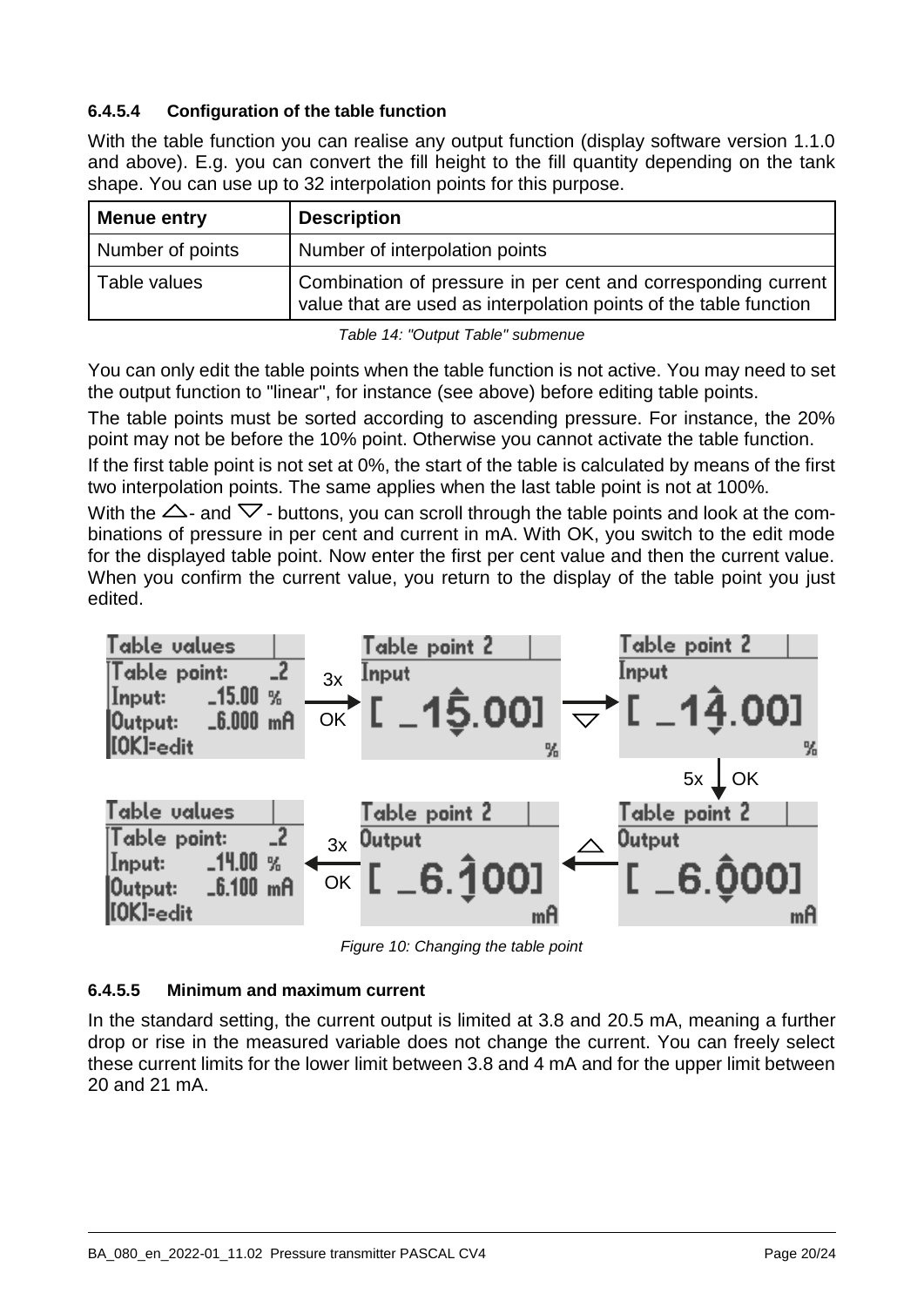## **6.4.6 Menue "Diagnosis"**

In this menue you can view and configure various diagnostic information. The following diagnostic functions are available:

| <b>Menue entry</b> | <b>Description</b>                           |
|--------------------|----------------------------------------------|
| Operating hours    | Display of operating hour counter            |
| Min/Max values     | Displaying and resetting the min/max values  |
| Last error         | Display and reset of the last critical error |

*Table 15: "Diagnosis" menue*

## **6.4.7 Menue "Simulation"**

In the "Simulation" menue, you can simulate the pressure as well as the current to test the subsequent measuring chain.

| <b>Menue entry</b> | <b>Description</b>             |
|--------------------|--------------------------------|
| Current sim.       | Setting a fixed current value  |
| I Pressure sim.    | Setting a fixed pressure value |

*Table 16: "Simulation" menue*

The current simulation influences only the current output. The pressure simulation takes all settings into consideration, including the damping.

## **6.4.8 Menue "Communication"**

In the "Communication" menue the settings for the HART communication are summarised.

| <b>Menue entry</b>  | <b>Description</b>                                                       |
|---------------------|--------------------------------------------------------------------------|
| <b>HART</b> address | Setting the HART address for device identification in multi-drop<br>mode |
| <b>Current mode</b> | Setting the current mode (proportional/constant)                         |
| <b>HART</b> data    | Display of HART information (HART-Tag, HART-Descriptor<br>$etc.$ )       |
| Send-preambles      | Setting of the number of send-preambles for<br><b>HART</b> communication |

*Table 17: "Communication" menue*

#### **6.4.8.1 HART address**

This address corresponds with the short address which is used for the HART-Communication. It can be set within a range of 0 to 63. Please note, that setting the short address between 1 and 63 will not automatically activate the constant current mode. This must be done under the menue "Current mode" (see [6.4.8.2\)](#page-21-1).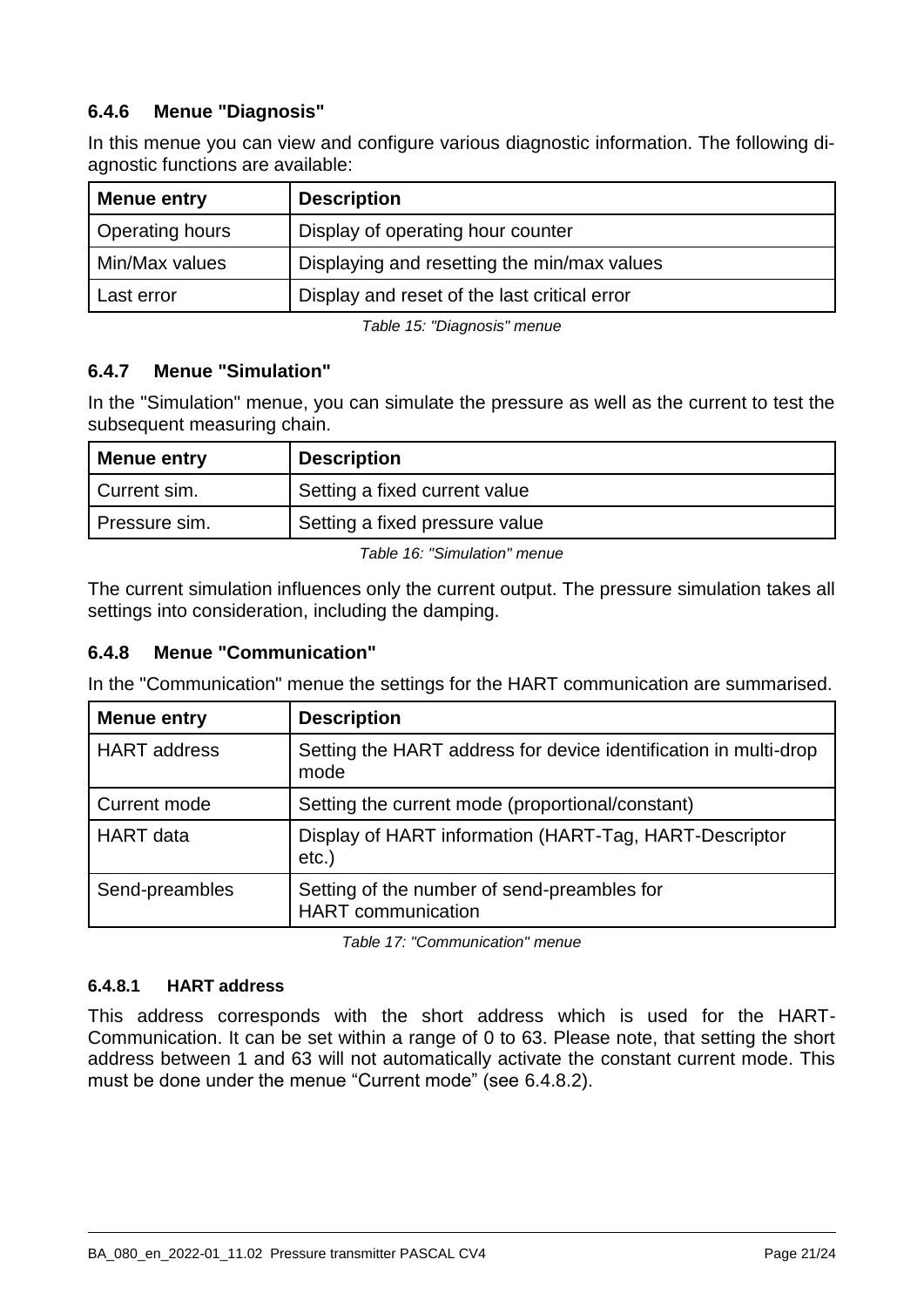## <span id="page-21-1"></span>**6.4.8.2 Current mode**

The current mode determines whether the output current of the device is set to respond proportionally to the measured value (selection "proportional") or whether it should remain constant at 4 mA (selection "constant"). When the current mode "constant" is in use, the measurement value can only be read using HART-commands (e.g. for HART-multidropoperation).

## **6.4.9 Menue "System"**

In the "System" menue, device-relevant functions are summarised.

| <b>Menue entry</b>   | <b>Description</b>                                                         |
|----------------------|----------------------------------------------------------------------------|
| Device ID            | Setting the device ID (e.g. to display a free-text in the display)         |
| Device data          | Display of device data, such as from measured value display<br>(see 6.2.1) |
| <b>Factory reset</b> | Reset to factory settings                                                  |
| Device reset         | Restarting the device (such as after a power outage)                       |

*Table 18: "System" menue*

#### <span id="page-21-0"></span>**6.4.9.1 Device ID**

Using the device ID, you can show a custom text in the display if you configure the screen mode accordingly (see [6.2.4\)](#page-8-0). For instance, you can show the tag number continuously in the display.

The device ID can be up to 16 characters long and consist of numbers, empty spaces, capital letters and special characters.

For the selection, the characters are arranged in the order shown below. From the end of the list (special character "@"), you are automatically guided back to the start (number "0").

#### Character set:

0123456789 ABCDEFGHIJKLMNOPQRSTUVWXYZ[\]^\_!"#\$%&'()\*+,-./:;<=>?@

## **6.4.9.2 Factory reset**

When carrying out a factory reset, all parameters are set to the state at the time of delivery. This also includes the pressure and current adjustment. Exceptions are the following operational parameters: "Min/max values", "HART change counter" and "operation hours".